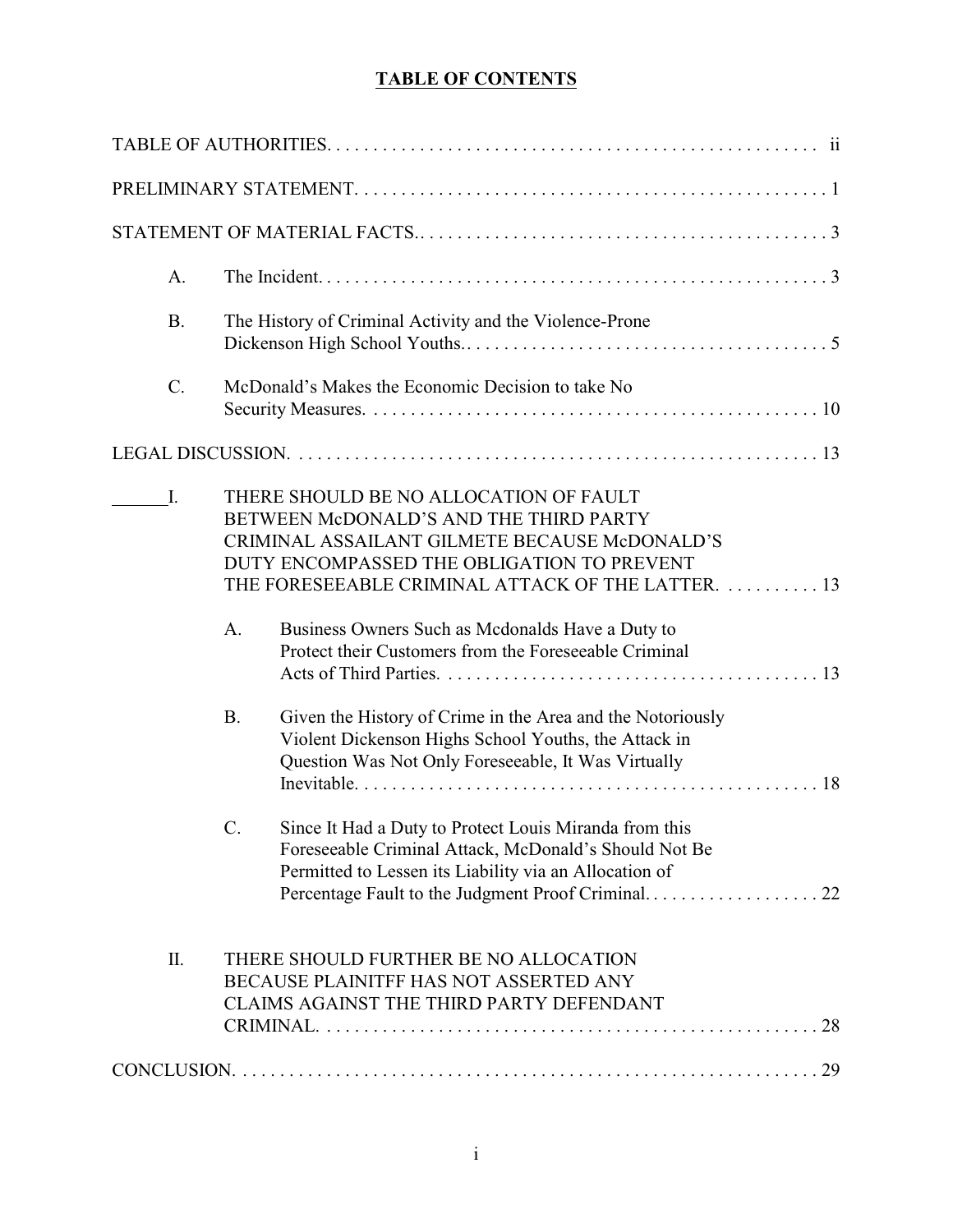# **TABLE OF AUTHORITIES**

# **CASES**

| Clohesy v. Food Circus Supermarkets, Inc., 149 N.J. 496 (1997) 13-16, 18, 22, 24, 26                                                      |
|-------------------------------------------------------------------------------------------------------------------------------------------|
|                                                                                                                                           |
| Gaita v. Laurel Grove Cemetery Co., 323 N.J.Super. 89 (Law Div.1998). 15                                                                  |
|                                                                                                                                           |
|                                                                                                                                           |
| Martin v. Prime Hospitality Corp., 345 N.J.Super. 278 (App. Div. 2001)  24-26, 28                                                         |
| Morris v. Krauszer's Food Stores, 300 N.J.Super. 529 (App.Div.1997) 14                                                                    |
|                                                                                                                                           |
|                                                                                                                                           |
|                                                                                                                                           |
| $Trentacost v. Brussel, 82 N.J. 214 (1980) \ldots \ldots \ldots \ldots \ldots \ldots \ldots \ldots \ldots \ldots \ldots \ldots \ldots 13$ |
|                                                                                                                                           |
|                                                                                                                                           |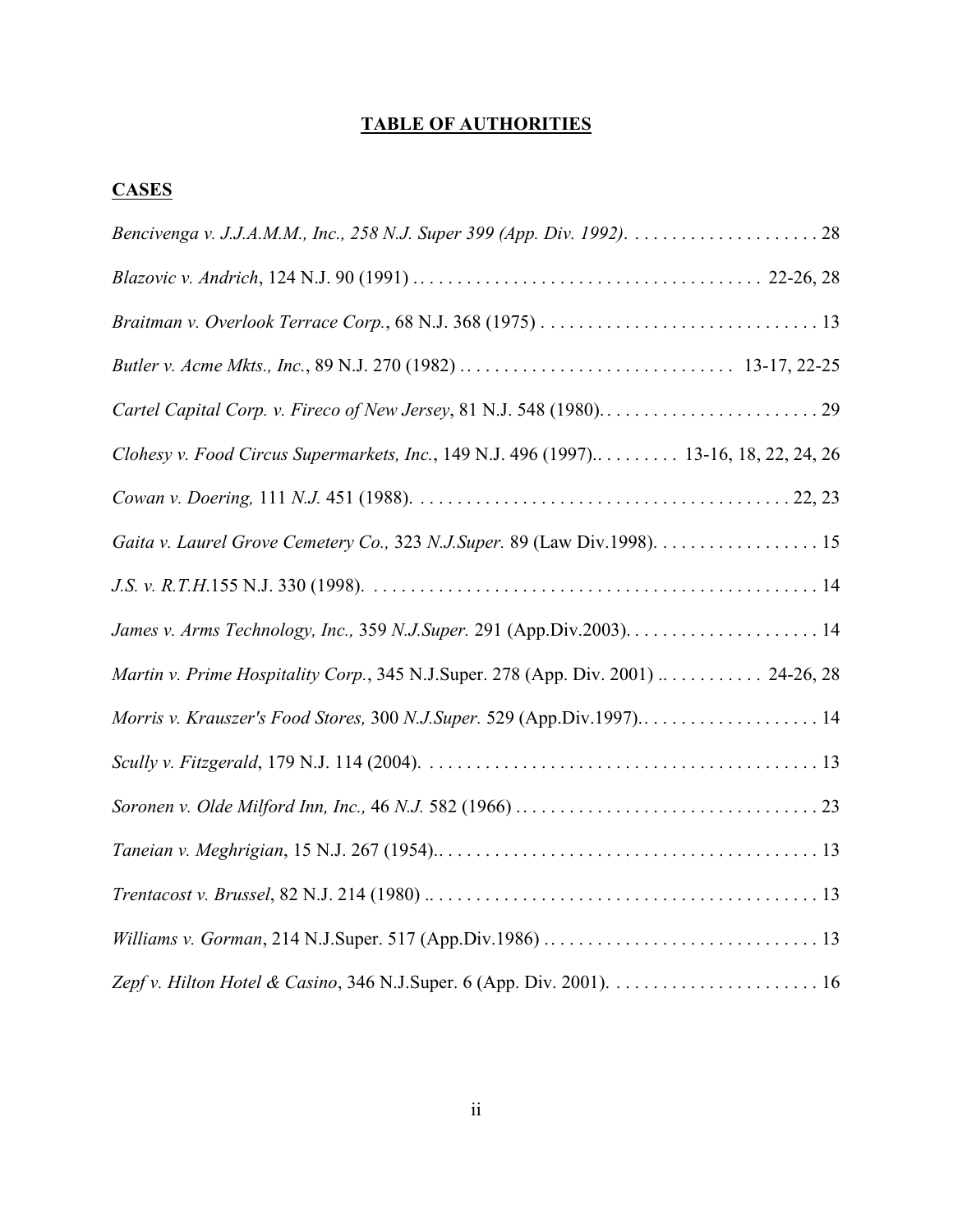# **STATUTES**

# **OTHER AUTHORITIES**

|--|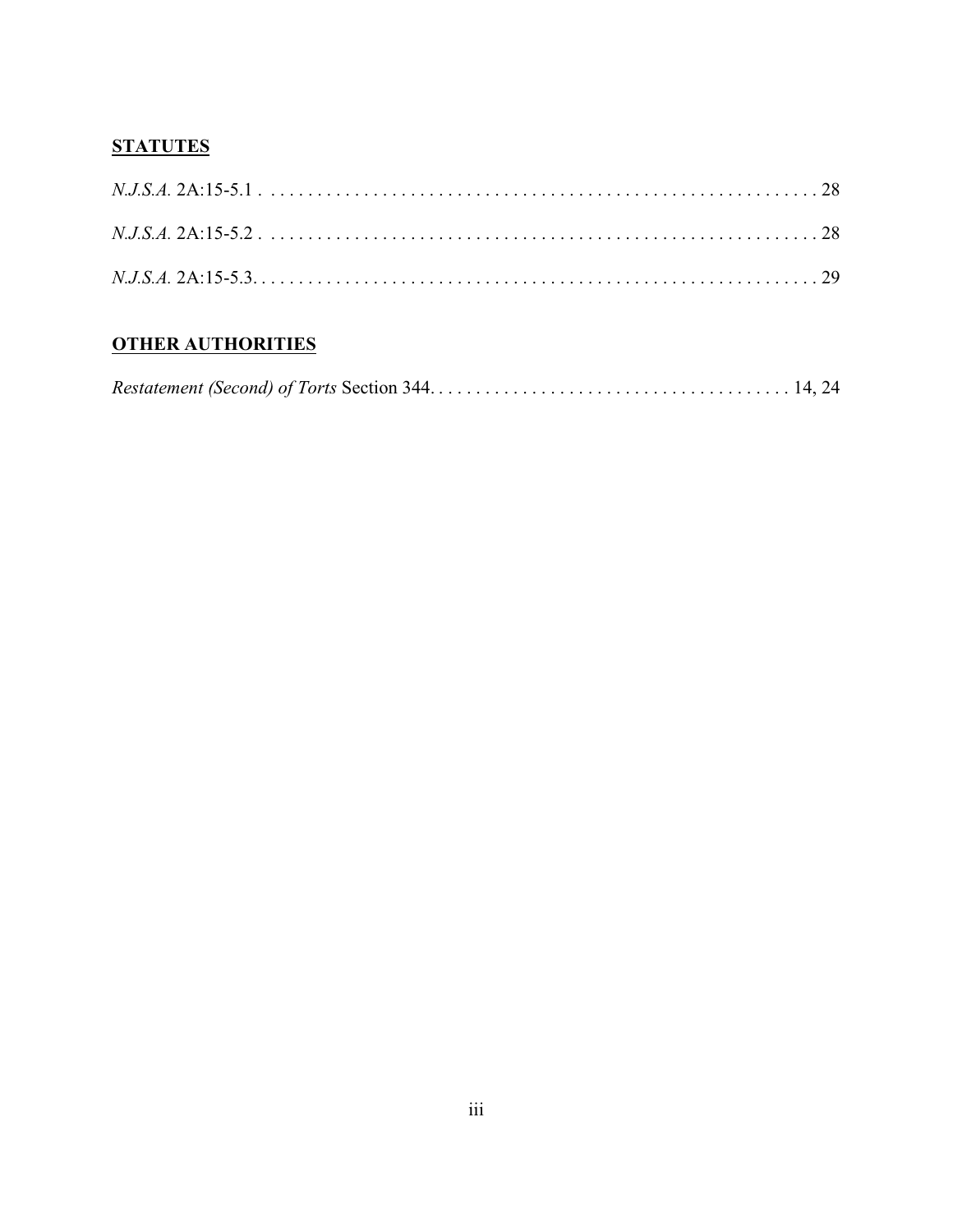#### **PRELIMINARY STATEMENT**

This is a negligent security case. On May 23, 2006, plaintiff Louis Miranda was stabbed in the eye with a filet knife by a Dickenson High School youth while he was walking arm in arm with his mother coming out of the McDonalds fast food restaurant located on the corner of Newark and Baldwin Avenues in Jersey City.<sup>1</sup> The youth in question was part of a larger group that only minutes earlier had caused a disruption inside the McDonalds and who are regularly associated with drugs, gang activity and violence each day when the Dickenson High School lets out for lunch.

As is typically the situation in these types of negligent security cases, the criminal assailant here is in jail, is uninsured, pro se and obviously could not satisfy a judgment in the case. Plaintiff's case against McDonald's<sup>2</sup> is one of negligence for failing to take reasonable measures to prevent the foreseeable criminal acts of the local high schools youths who converge on the restaurant each day during the lunch period. Plaintiff has not sued the third party criminal assailant. McDonalds however has brought a third party complaint against him for contribution and indemnification.

The law recognizes that in negligent security cases of this type, if a jury were permitted to allocate percentage fault for damages against the judgment proof third party criminal assailant, that it would likely allocate the majority of fault to that third party. This would operate to permit the business entity to escape liability for failing to meet its duty to take reasonable security measures and would cause the plaintiff to not be compensated for the injury, contrary to cases such as Butler v. Acme Markets, Inc. and Clohesy v. Food Circus. Thus the Supreme Court has established the rule

<sup>&</sup>lt;sup>1</sup>Yes, the McDonald's across from the Courthouse.

<sup>&</sup>lt;sup>2</sup>"McDonald's" herein generically refers to the McDonald's in question, the McDonald's Corporation and the individual corporations behind the local McDonalds, defendants Jesnel Corporation and Dorno Corporation.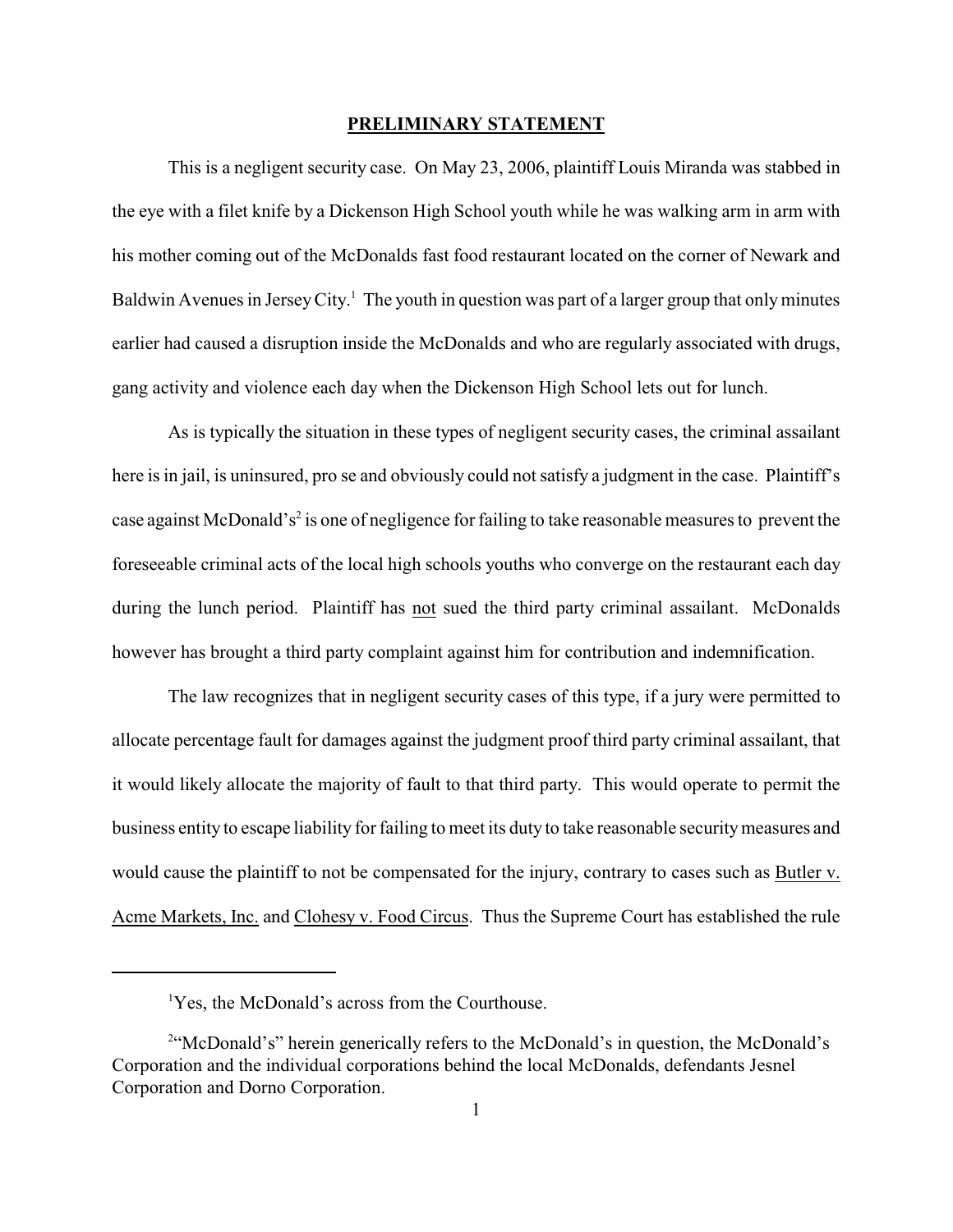that, under the appropriate factual circumstances, where the duty of one tortfeasor encompasses the obligation to prevent the specific misconduct of the other, then there should be no allocation of fault and the proprietor can be held liable for the entire judgment. In other words, where the criminal act in question was foreseeable, and the proprietor had a duty to take reasonable measures to prevent it, then there shall be no allocation of percentage fault to the judgment proof criminal assailant.

Plaintiff herein moves for the court to find as a matter of law that under the facts of this case, there should be no percentage allocation to the judgment proof criminal, Samuel Gilmente.<sup>3</sup> As plaintiffs will demonstrate herein, the particular facts and circumstances of this case show that the duty of McDonalds encompassed the obligation to prevent the specific misconduct of Samuel Gilmente and the incident in question was foreseeable. There should furthermore be no allocation of the relative percentages of negligence because plaintiff has not brought no claim against Gilmente.

<sup>&</sup>lt;sup>3</sup>McDonalds would of course be free to pursue Gilmente for contribution and indemnification.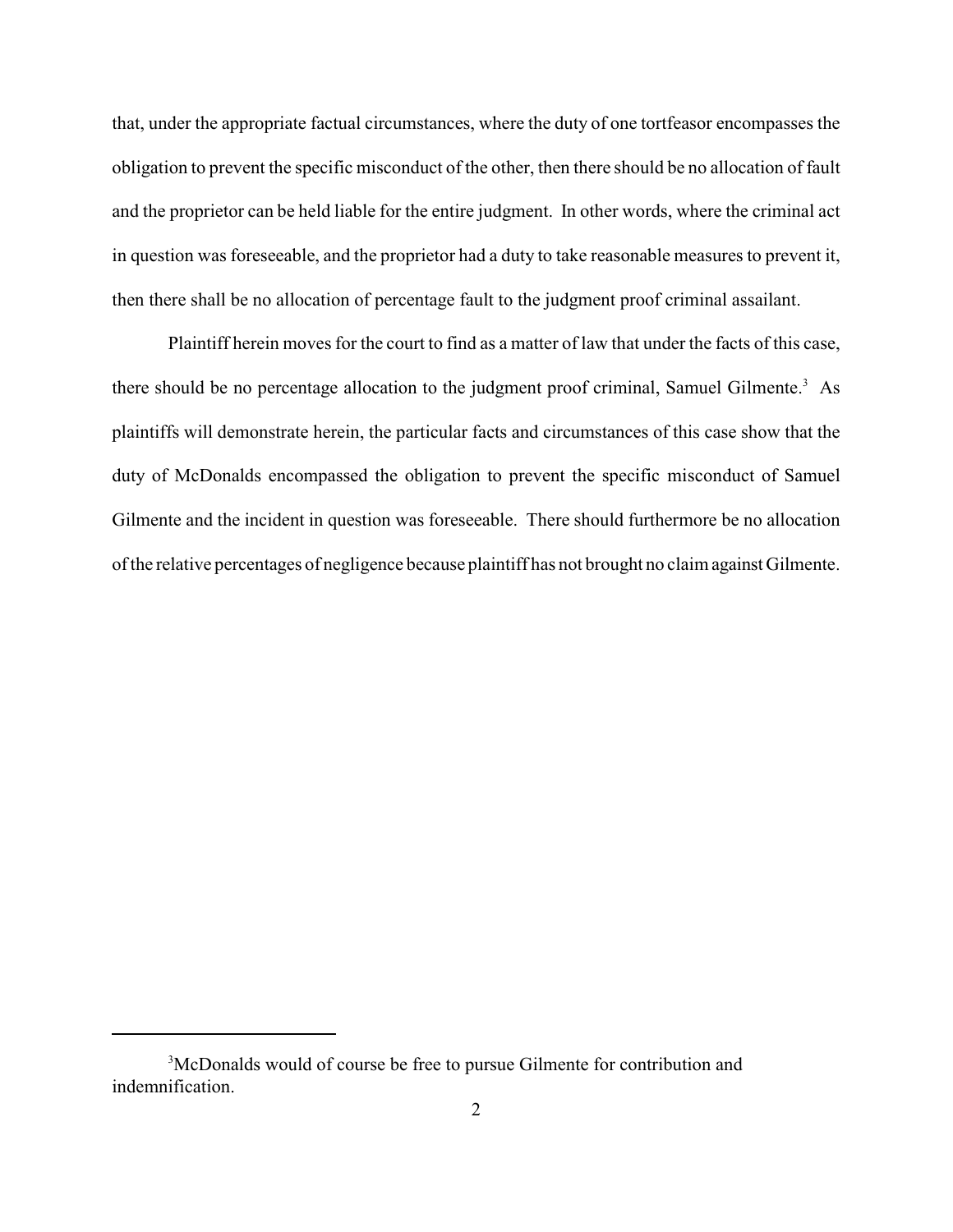### **STATEMENT OF MATERIAL FACTS**

#### *A. The Incident*

1. On Friday, May 23, 2003, plaintiff Louis Miranda was eating lunch together with his elderly mother, sister and Nephew at the McDonald's located at 564 Newark Avenue, in Jersey City, New Jersey.

2. The restaurant at the time was very crowded and very loud (*Exhibit A, Deposition of Louis Miranda at 38, 198-199*) (*Exhibit C, Deposition of Filomena Miranda at 30-31*) (*Exhibit D, Deposition of Anthony Walters at 25-28*)

3. In the area where Louis and his family were sitting there was a large group of youths acting in an inappropriate and raucous manner. These kids were throwing food, squirting ketchup packets about and shouting profanity among themselves and at customers. (*Exhibit C, Deposition of Filomena Miranda at 33-34, 43-49*) (*Exhibit D, Deposition of Anthony Walters at 26-29, 44*)

4. These youths were dressed in intimidating clothing with numerous facial piercings, black makeup, baggy clothes and a general "gothic" look. (*Exhibit D, Deposition of Anthony Walters at 27-28*)

5. These youths were being so disruptive and threatening that many customers got up and walked out of the restaurant. (*Exhibit C, Deposition of Filomena Miranda at 39, 62-63*) (*Exhibit D, Deposition of Anthony Walters at 36, 45*)

6. At one point, Louis' nephew, Anthony Walters, approached the store manager and asked if she would do something about these youths and their behavior inside the McDonald's. She responded by stating that "they're good kids" and did nothing to supervise or stop their behavior or call the police. (*Exhibit C, Deposition of Filomena Miranda at 62-63*) (*Exhibit D, Deposition of*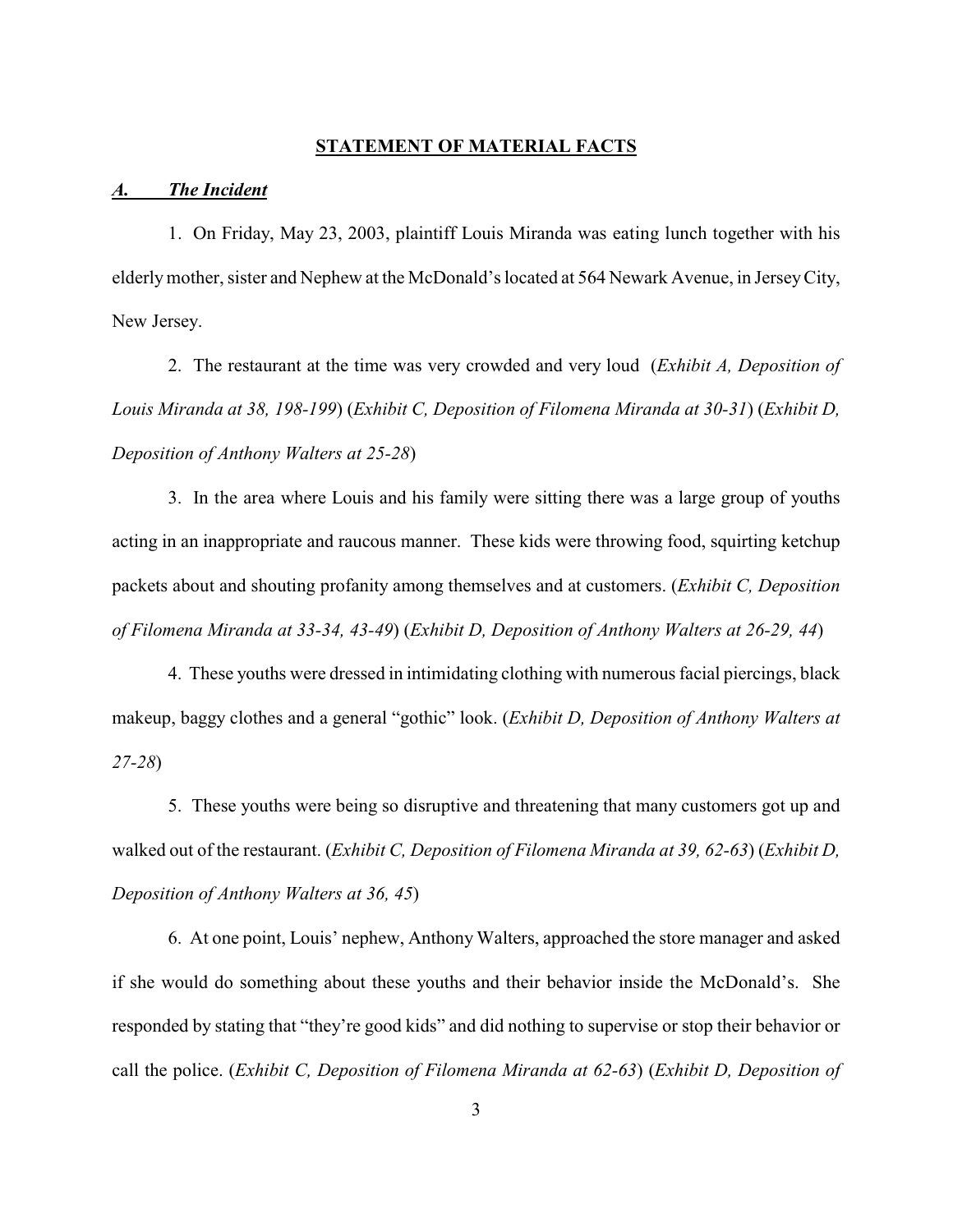*Anthony Walters at 41-42*)

7. At one point an unskilled cleaning lady who worked at the McDonald's said something to the youths, presumably attempting to get them to stop their behavior; they just laughed at her and continued. (*Exhibit C, Deposition of Filomena Miranda at 98-99*)

8. After being in the dining area for about 10 to 15 minutes having lunch, Anthony Walters (Louis' nephew), asked one of the youths in the group near them to stop using profanity because his mother and grandmother were with them. (*Exhibit A, Deposition of Louis Miranda at 41, 49*) (*Exhibit C, Deposition of Filomena Miranda at 60*) (*Exhibit D, Deposition of Anthony Walters at 43-44*)

9. The youth could then be heard to say, "Go fuck yourself, you fucking asshole, I'm going to fuck you." The nephew, Anthony Walters again asked them to please stop cursing because his mother and grandmother were with them. (*Exhibit A, Deposition of Louis Miranda at 45-47*)

10. The youths were generally talking loudly, cursing and told plaintiff and his nephew to "shut up", etc. (*Exhibit A, Deposition of Louis Miranda at 58-60*) (*Exhibit C, Deposition of Filomena Miranda at 46-49*) (*Exhibit C, Deposition of Filomena Miranda at 60*) (*Exhibit D, Deposition of Anthony Walters at 43-44*)

11. In response to Anthony Walters asking the youths to stop using profanity, plaintiff Louis Miranda told his nephew to ignore them and not to get involved. (*Exhibit D, Deposition of Anthony Walters at 45-46*)

12. There were also a number of restaurant employees in the area, including a manager. (*Exhibit A, Deposition of Louis Miranda at 53-54*) (*Exhibit D, Deposition of Anthony Walters at 40, 44*)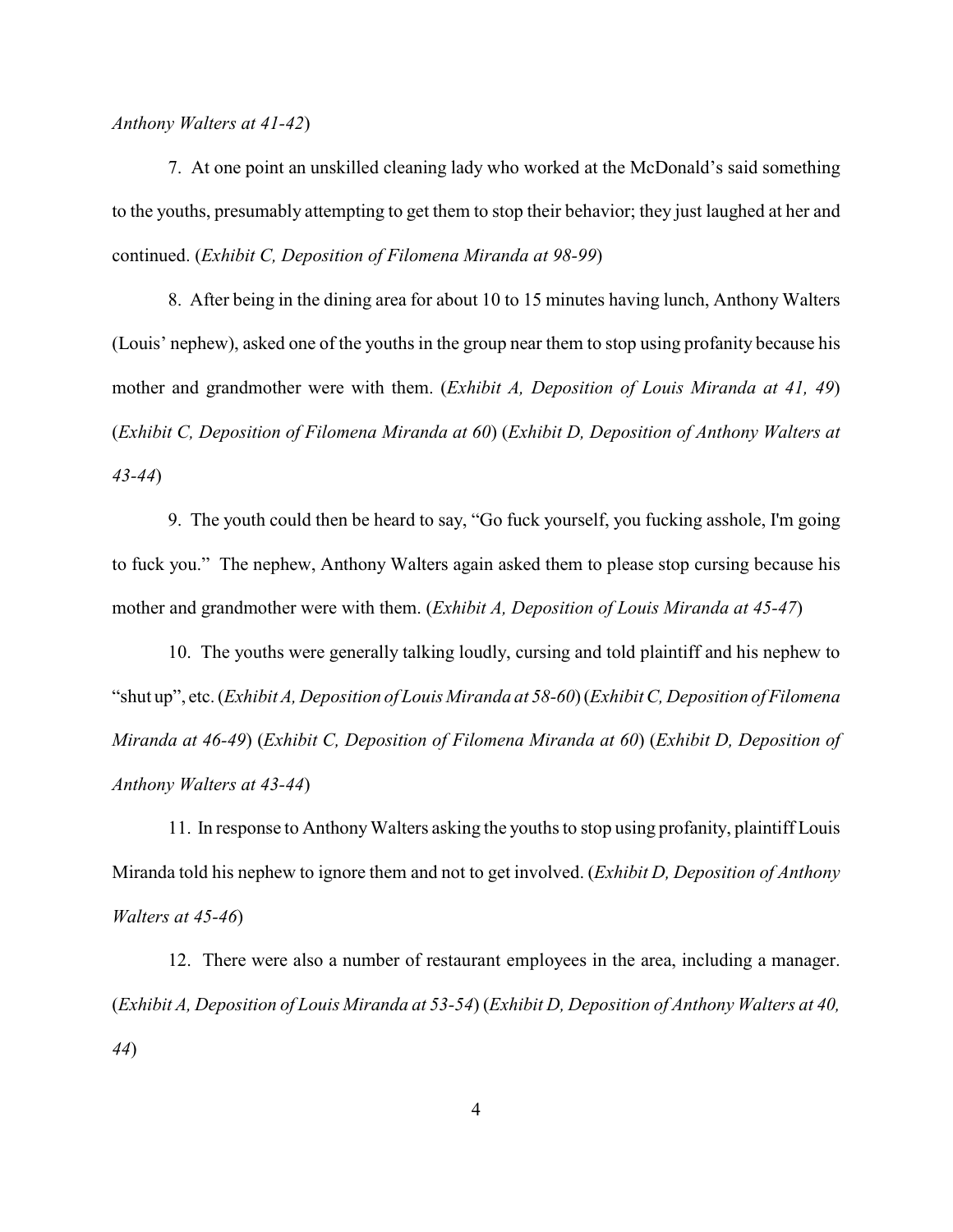13. About two minutes after this exchange, the group got up, walked outside the restaurant and loitered against the glass by the exit door. (*Exhibit A, Deposition of Louis Miranda at 48, 52*)

14. A few minutes after that, Louis and his family proceed to walk out the restaurant. (*Exhibit A, Deposition of Louis Miranda at 50-51*) Louis' mother was scared and wanted to leave; she was 80 years old. (*Exhibit A, Deposition of Louis Miranda at 201*) (*Exhibit C, Deposition of Filomena Miranda at 46, 50-51*) (*Exhibit D, Deposition of Anthony Walters at 47-48*)

15. As Louis walked with his mother in his right arm out the McDonalds door, Samuel Gilmente reached around and stabbed him in the right eye with a filet knife. (*Exhibit A, Deposition of Louis Miranda at 62-66*) (*Exhibit B, incident and injury medical illustration*) (*Exhibit C, Deposition of Filomena Miranda at 50-52, 57*) (*Exhibit D, Deposition of Anthony Walters at 49-54, 56-57*) (*Exhibit M, Gilmente Guilty Plea*)

16. There was never any other contact between plaintiff and the assailant. (*Exhibit A, Deposition of Louis Miranda at 42-43, 65*)

### *B. The History of Criminal Activity and the Violence-Prone Dickenson High School Youths*

1. Daniel O'Connor, a retired 25 year veteran of the New Jersey State Police, conducted an investigation concerning the events surrounding this McDonald's and its history of crime and violence generally, and specifically as it relates to the Dickenson High School students converging on the restaurant each day during the lunch period. (*Exhibit E, Report of Daniel O'Connor at 1, 5*) (*Exhibit F, Deposition of Daniel O'Connor at 20, 25-28, 35-42, 50-52*)

2. It is well known that Dickenson High School has a long history of violence and criminal activity associated with its students. In fact, a popular encyclopedia article on the school notes:

Today, Dickinson High school has one of the best science magnet programs in the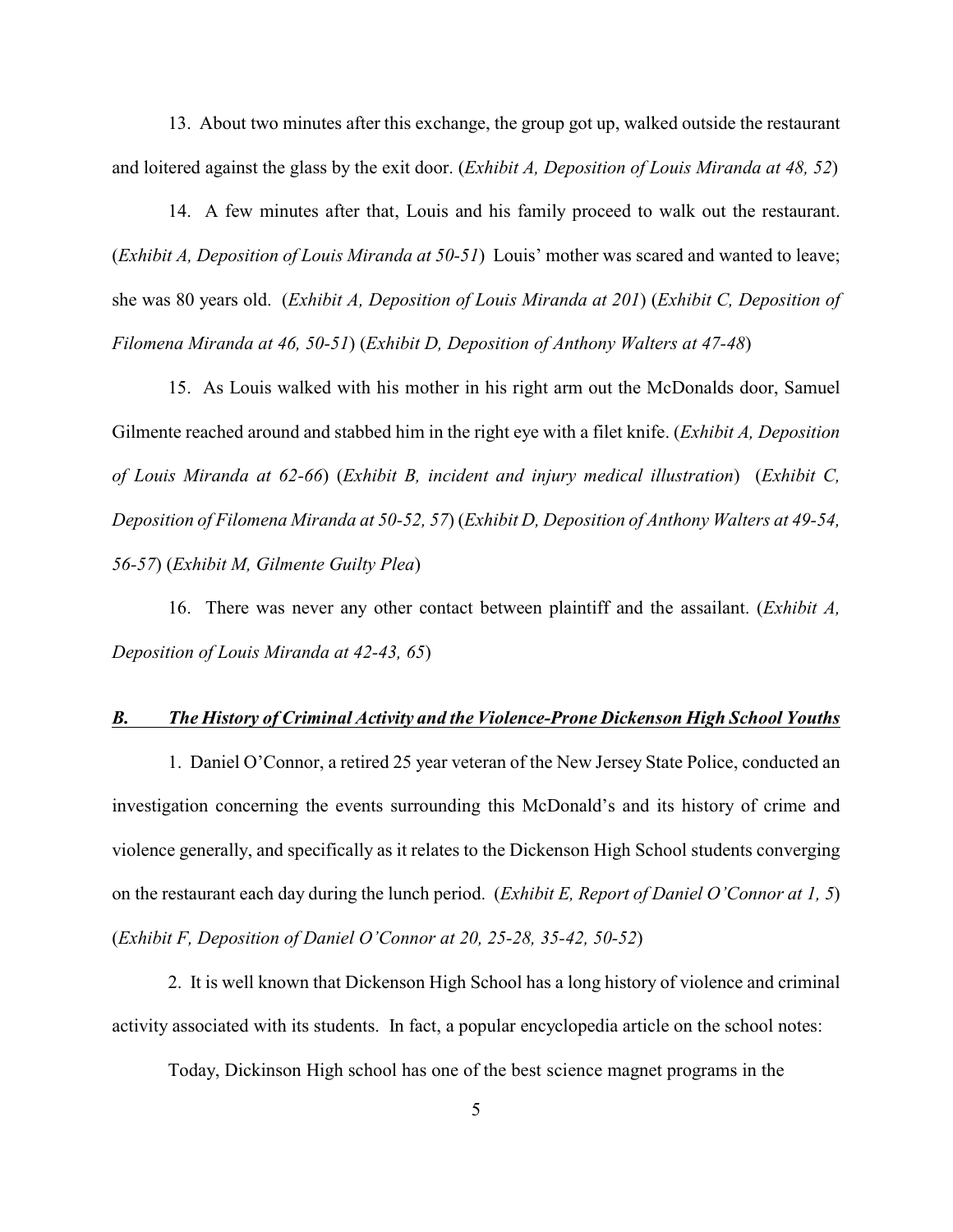state and is one of the few inner city high schools that offers a large choice of magnet and prep programs. Despite its achievements, however, **Dickinson High School** suffers from the problems which afflict many inner city schools: it has low test scores and high drop out rates, and also **has an infamous reputation in Hudson County as being the worst and most violence-prone school in the city**. Some consider other Jersey City High schools, such as Lincoln High School and Snyder High School, to be far worse, but the label is often given to Dickinson High School, perhaps because of its prominent location in Jersey City.

(*Exhibit G, Encyclopedia Article on Dickenson High School*) (emphasis added)

3. Daniel O'Connor's investigation similarly revealed what is well known in the area

concerning the serious problems associated with Dickenson High School:

The McDonald's Restaurant owned by Celeste Quintana located at the corner of Newark and Baldwin Avenues in Jersey City, NJ is located in a high crime area. Police Officers from the North and East Districts verbally confirmed that this location is besieged by Dickinson High school students at lunchtime each day and problems arise regularly.

...

A lieutenant...told me about eight hundred students are allowed to leave Dickinson High School each day at lunch time and they then converge on McDonald's and other fast food restaurants in the vicinity of the high school. These pupils are constantly involved in fights, marijuana smoking, drug deals, larcenies and vandalism during the lunch period which can run from 11:00AM to 2:00PM.

(*Exhibit E, Report of Daniel O'Connor at 5*)

4. Mr. O'Connor further elaborated on this at his deposition and related his personal

knowledge of the situation:

Well, considering what I was told by the other police officers, my own knowledge of the area, I knew it was a high crime area. I know that the high school for many years has been besieged by gangs and crime and drugs. You have the Latin Kings in there, the Cripts, the Bloods, There's another gang, I forgot the name of them, that was more notable back in the '80s but they're still there. I know that they have constant problems.

(*Exhibit F, Deposition of Daniel O'Connor at 35*) In fact, when Mr. O'Connor was outside the

McDonalds waiting for his deposition he saw this same activity: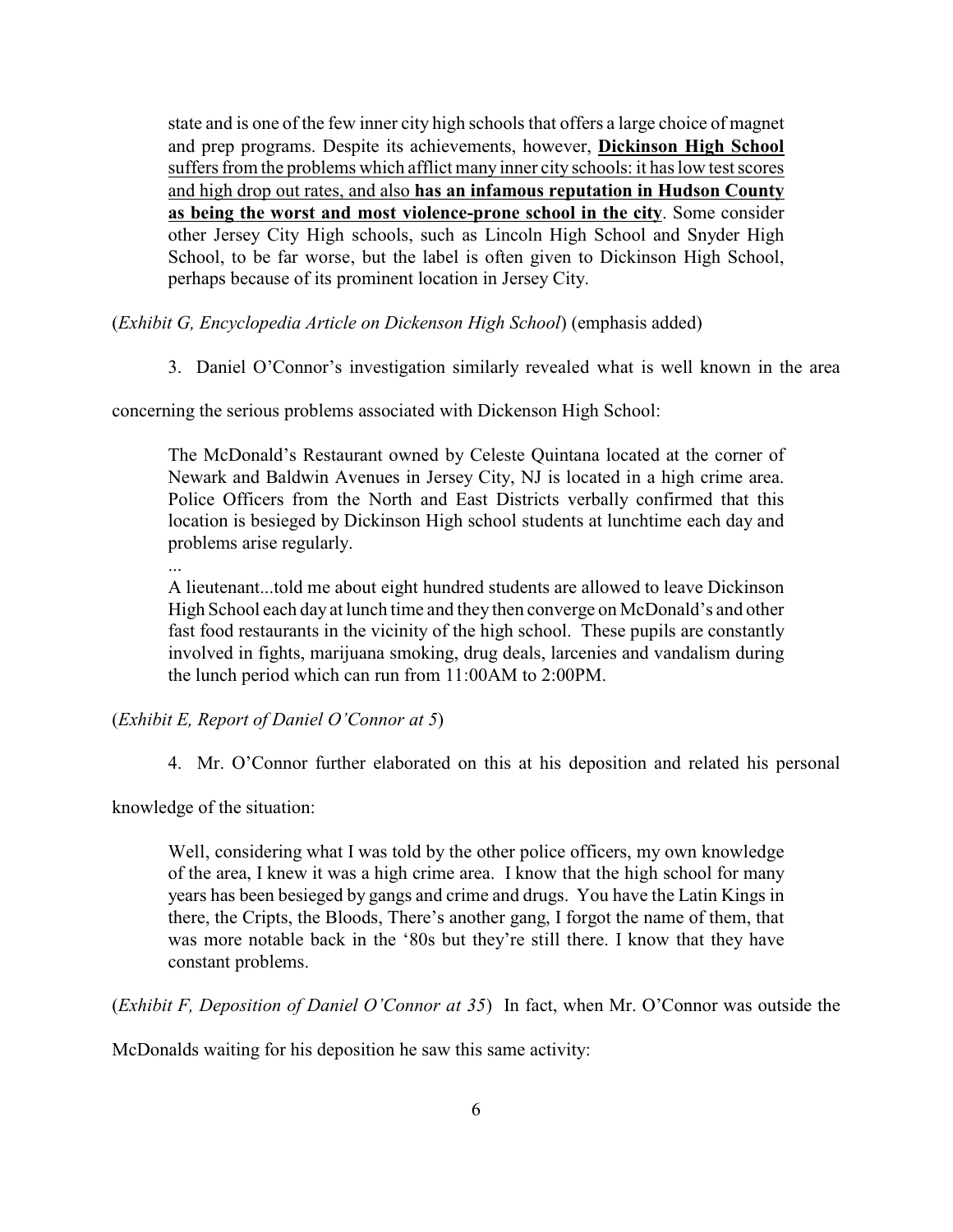[I] saw it today then I was here for lunch sitting out in the lobby there, and I could here the foul language and the screaming and yelling and I saw it today while I was sitting in your lobby out here waiting to get my deposition.

(*Exhibit F, Deposition of Daniel O'Connor at 39*)

5. Even well-coached McDonald's employees had to concede the Dickenson High School

students converge on the restaurant during the lunch period, "Generally [they] leave from school.

At that time, they fill up the house... There have been cases that they start fooling around very hard,

and then me, in this case, I call the manager..." (*Exhibit H, Deposition of McDonald's employee*

*Almenares at 29, 30, 33, 34*) (*Exhibit I, Deposition of McDonald's employee Martinez at 21, 41-43*)

6. Even the owner of Dorno Corporation<sup>4</sup>, after first being evasive, ultimately acknowledged

a problem with these kids:

Q. Ever any problems with the high school youths gathering at that McDonald's at lunch time in the past?

MR. CORCORAN: Objection to that. You can answer.

A. They come in and eat. They have 30 minutes to eat and then they leave.

Q. So no other problems with them in the past besides this incident?

MR. CORCORAN: Objection to the form. You can answer.

A. They're teenagers. They come in, they have 32 minutes to eat, I believe. They eat and they leave.

Q. I understand the age group of a high school student. I understand the 20 or 30 minute rule that we talked about earlier. But the particular question is: Any problems with those kids in the past at all at this McDonald's?

MR. CORCORAN: Objection to the form.

A. Outside. They, they have fights in front of the school and then they spill out into the street.

Q. Out into the street in front of McDonald's?

A. And the street, yeah. Not on the sidewalk. In the middle of the street.

Q. Never any fights on the sidewalk? They're always in the street?

<sup>&</sup>lt;sup>4</sup>Defendant Dorno Corporation is an umbrella company for about 8 McDonald's restaurants in North Jersey, including the one where this assault happened.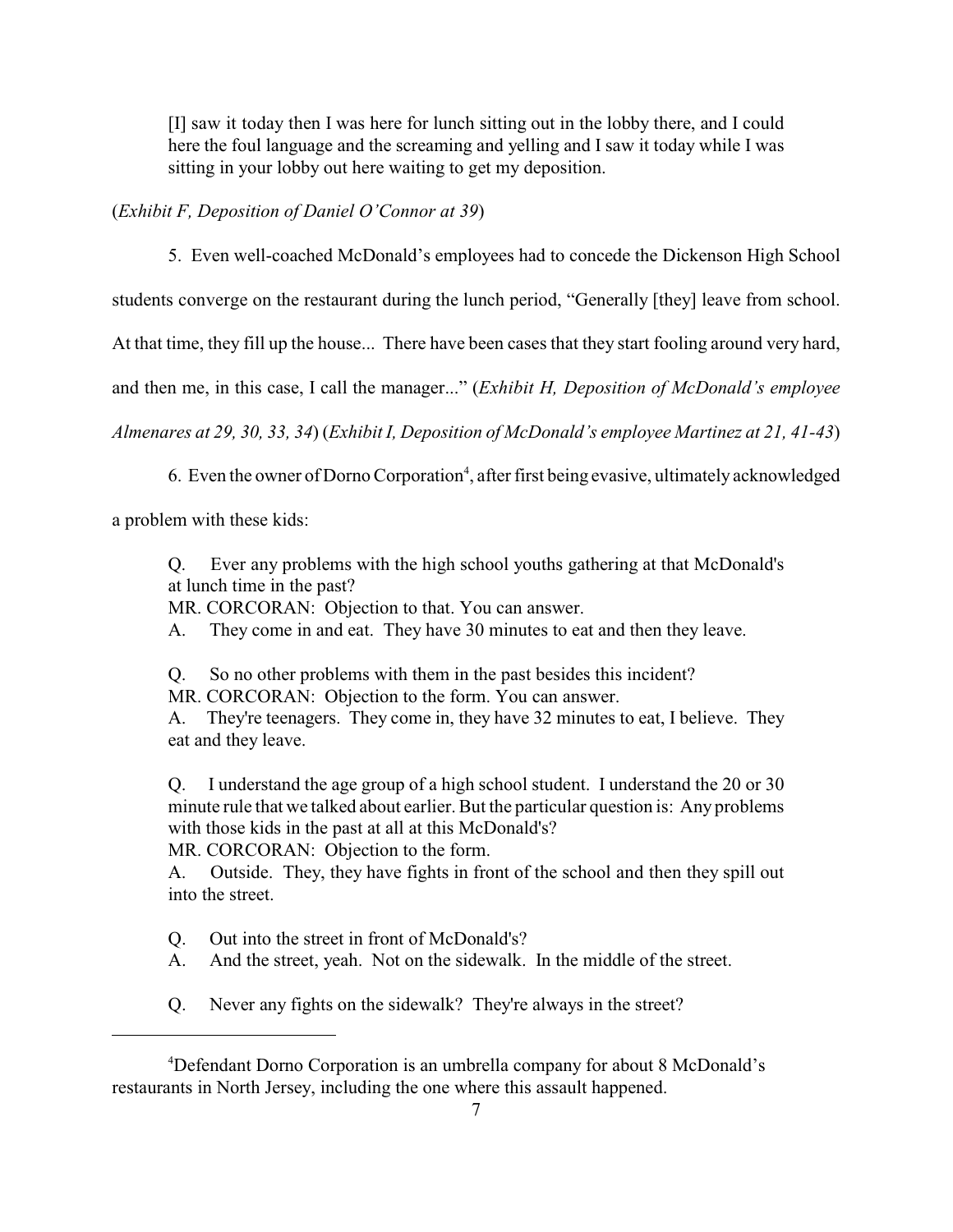A. I'm sure they are on the sidewalk, also.

#### (*Exhibit L, Deposition of Celestina Qunitana at 101-102*)

7. In fact, McDonald's has had to call the Dickenson High School police to the restaurant

to handle the youths. (*Exhibit L, Deposition of Celestina Qunitana at 102*)

8. Furthermore, the former principal of Dickenson High School, Mr. Robert Donato,

confirmed and elaborated upon what everyone else has said when he was interviewed by plaintiff's

security expert, David Johnston, which he relies on in forming his opinions and conclusions in this

case:

According to Robert Donato, a retired Principal at nearby Dickinson High School, which was attended by the Gilmete brothers on May 23, 2003; their approximately 3,300 students regularly patronized nearby fast food restaurants such as McDonald's in large numbers, because the High School's lunchroom seating capacity in 2003 was only 700 students. The McDonald's Restaurant at 564 Newark Avenue was approximately one cityblock from Dickinson High School. Further, according to Mr. Donato, six off-duty Jersey City Police Officers had been hired by the Jersey City Board of Education to patrol the streets adjacent to the High School on school days for the purpose of suppressing and preventing gang violence and assaults. The aforementioned off-duty police officers were augmented by two Jersey City Police Officers and thirteen security officers that were assigned to the Dickinson High School building and premises, as well as six full-time Crisis Intervention Specialists.

### (*Exhibit J, Report of David Johnston, CCP at 9*)

9. Thus, since Dickenson High School did not have the capacity to seat all the students, each day they converged on the McDonalds in question. As such, the McDonalds became a *de facto* extension of the school during the 4 hour lunch period. (*Exhibit J, Report of David Johnston, CCP*

*at 9*)

10. In fact, the violence and criminal activity was so bad at the McDonalds, that over an

approximate three year period before the incident in question, the Jersey City Police Department was

summoned to this McDonalds location about 360 times. (*Exhibit E, Report of Daniel O'Connor at*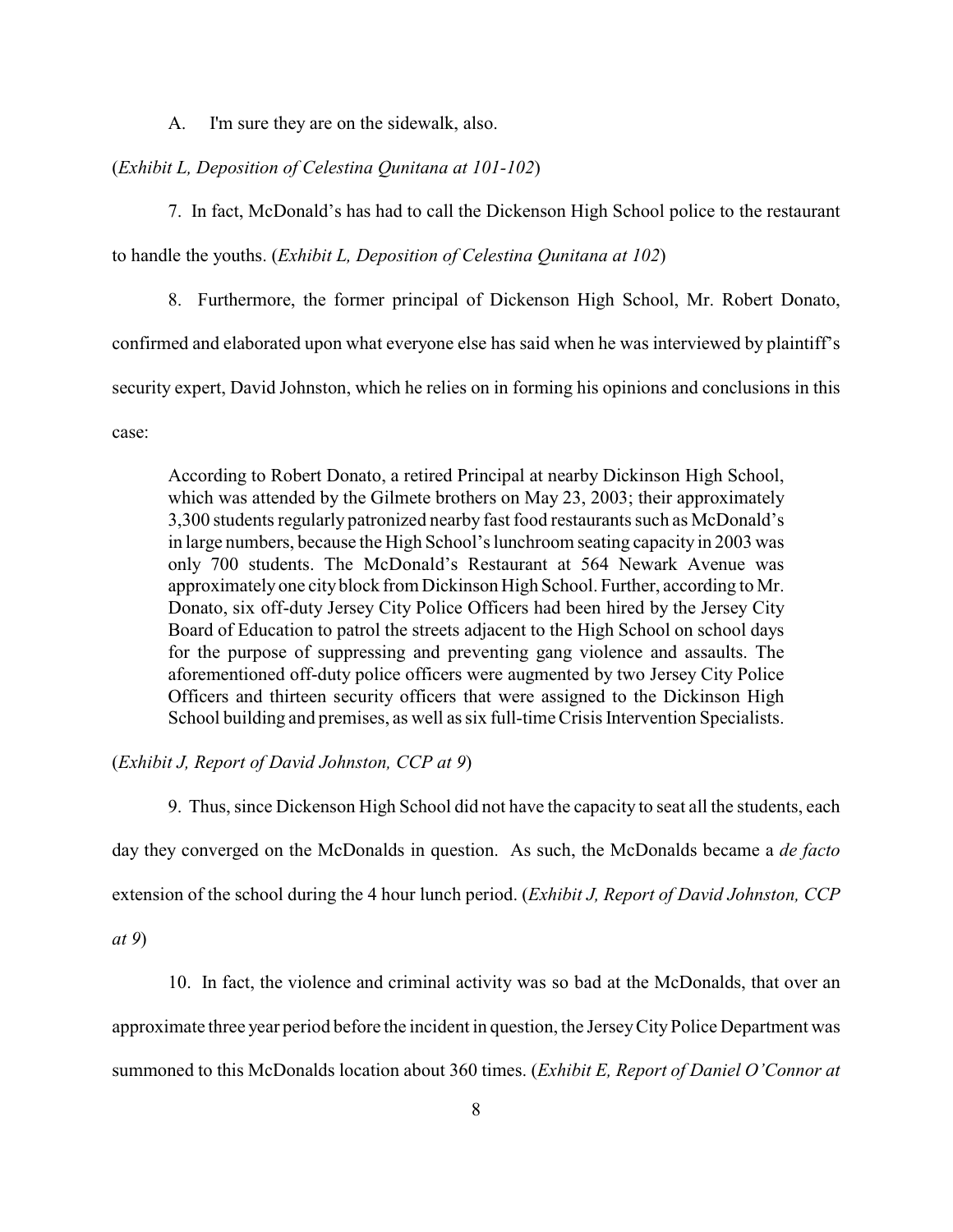*exhibit #3, police calls log*) (*Exhibit I, Deposition of McDonald's employee Martinez at 9-11*) (*Exhibit J, Report of David Johnston, CCP at 10*)

11. Empirical studies and official government crime reports show that 564 Newark Avenue in Jersey City is a dangerous place. (*Exhibit N, Supplemental Report of David Johnston, NJ Uniform Crime Report, Cap Index Report*)

12. Pursuant to *N.J.S.A.* 52:17B-5.5, the Attorney General is required to submit to the governor and legeslature an annual crime report analyzing crime statistics in the Garden State. (*Exhibit N, NJ Uniform Crime Report at 1*)

13. This official government report documents that the City of Jersey City had the highest 2003 rate of Aggravated Assaults of any municipality on New Jersey, 1,440 reported incidents. There were more Aggravated Assaults report in Jersey City than Camden and Newark, though Camden and Newark reported more overall crimes in 2003. Moreover, in 2003, Jersey City reported the occurrence of more violent crimes than any other municipality in New Jersey, with 2,930 incidents reported. (*Exhibit N, Supplemental Report of David Johnston at 3, NJ Uniform Crime Report at 108*)

14. CAP Index, Inc. is a nationally recognized empirical crime data reporting service. It is widely accepted and used in the security industry for risk management, loss prevention and security analysis. Its CRIMECAST report models analyzes the strong relationship that exists between a neighborhood's "social disorganization" and the amount of crime that is perpetrated there. (*Exhibit N, Cap Index Report at D-1*)

15. The CRIMECAST model produces probability measures that place any location in the United States in context with national and local levels of criminality. It refers to these probability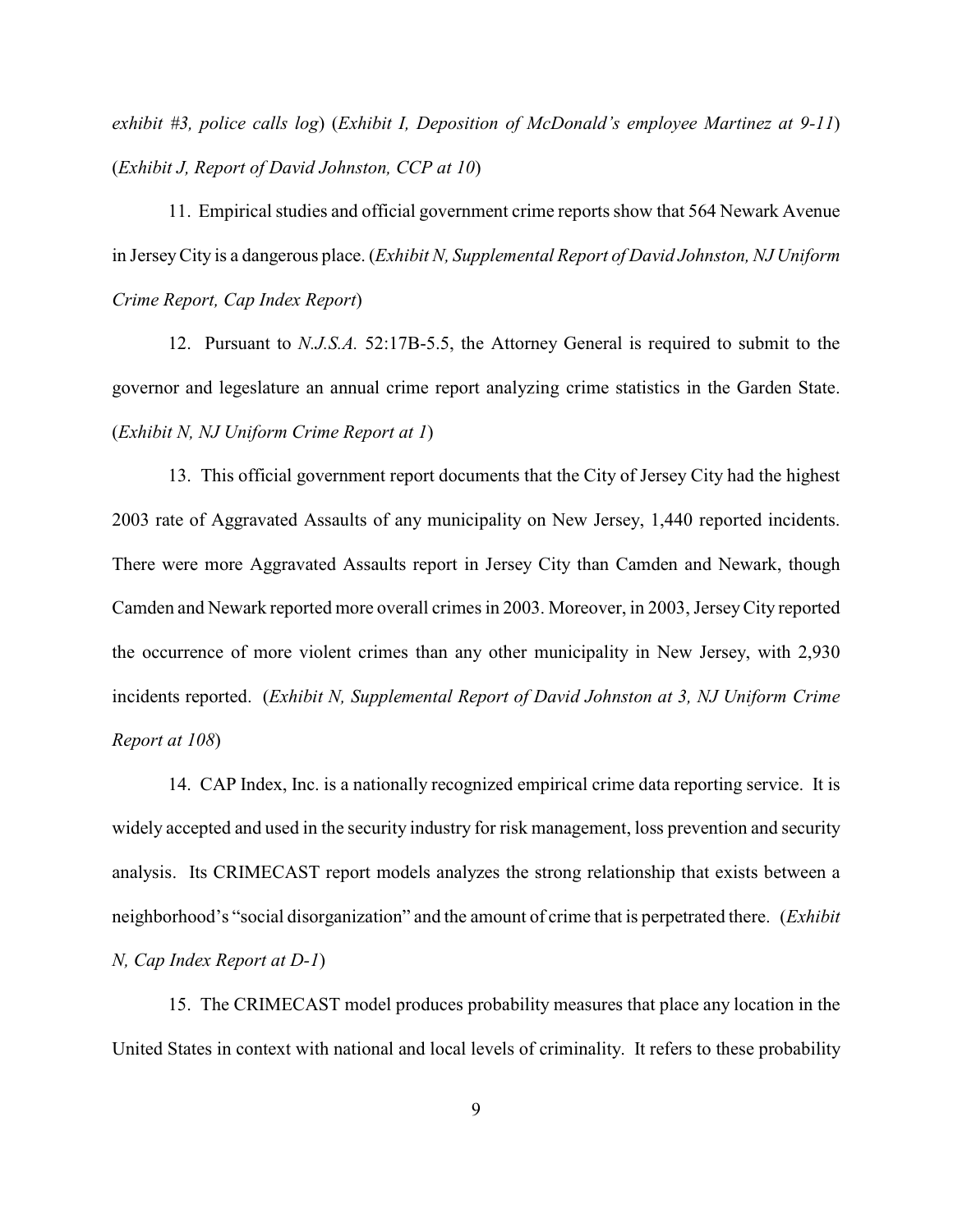measures as CRIMECAST scores. CRIMECAST scores focus on Crimes Against Person (homicide,

rape, and aggravated assault) and Property (burglary, larceny, and motor vehicle theft). (*Exhibit N,*

### *Cap Index Report at D-1*)

16. The CAP Index crime forecasting model incorporates a wide variety of information from the following sources; FBI Uniform Crime Reports; National Crime Surveys; local police data; and company crime loss reports from all the major industries. (*Exhibit N, Cap Index Report at D-1*)

17. The CAP Index Scores for this McDonalds, 564 Newark Avenue, are as follows:

| <b>Current Scores (2003) National Scores</b> |     |     | <b>State Scores County Scores</b> |  |
|----------------------------------------------|-----|-----|-----------------------------------|--|
| <b>Aggravated Assault</b>                    | 315 | 513 | 276                               |  |
| Crimes Against Persons                       | 389 | 534 | 287                               |  |
| CAP Index                                    | 513 | 565 | 299                               |  |

(*Exhibit N, Supplemental Report of David Johnston at 4-6, Cap Index Report*)

18. These scores mean that a patron or McDonald's employee at 564 Newark Avenue was almost three times more likely to be victimized by an Aggravated Assault than any other location in Hudson County; more than five times more likely to be victimized by an Aggravated Assault than any other location in the State of New Jersey; more than three times more like to be victimized by an Aggravated Assault than any other location in the United States. Other Crimes Against Persons followed this elevated risk of victimization. (*Exhibit N, Supplemental Report of David Johnston at 4-6, Cap Index Report at A-1, A-2*)

19. Despite all this, McDonald's took no security measures to protect its patrons from attacks and other crimes. (*Exhibit L, Deposition of Celestina Qunitana at 48-49*)

#### *C. McDonald's Makes the Economic Decision to take No Security Measures*

1. McDonald's maintains an Operations and Training Manual governing security, aka, the McDonald's "Security Bible." Among other things, the McDonald's "Security Bible" states: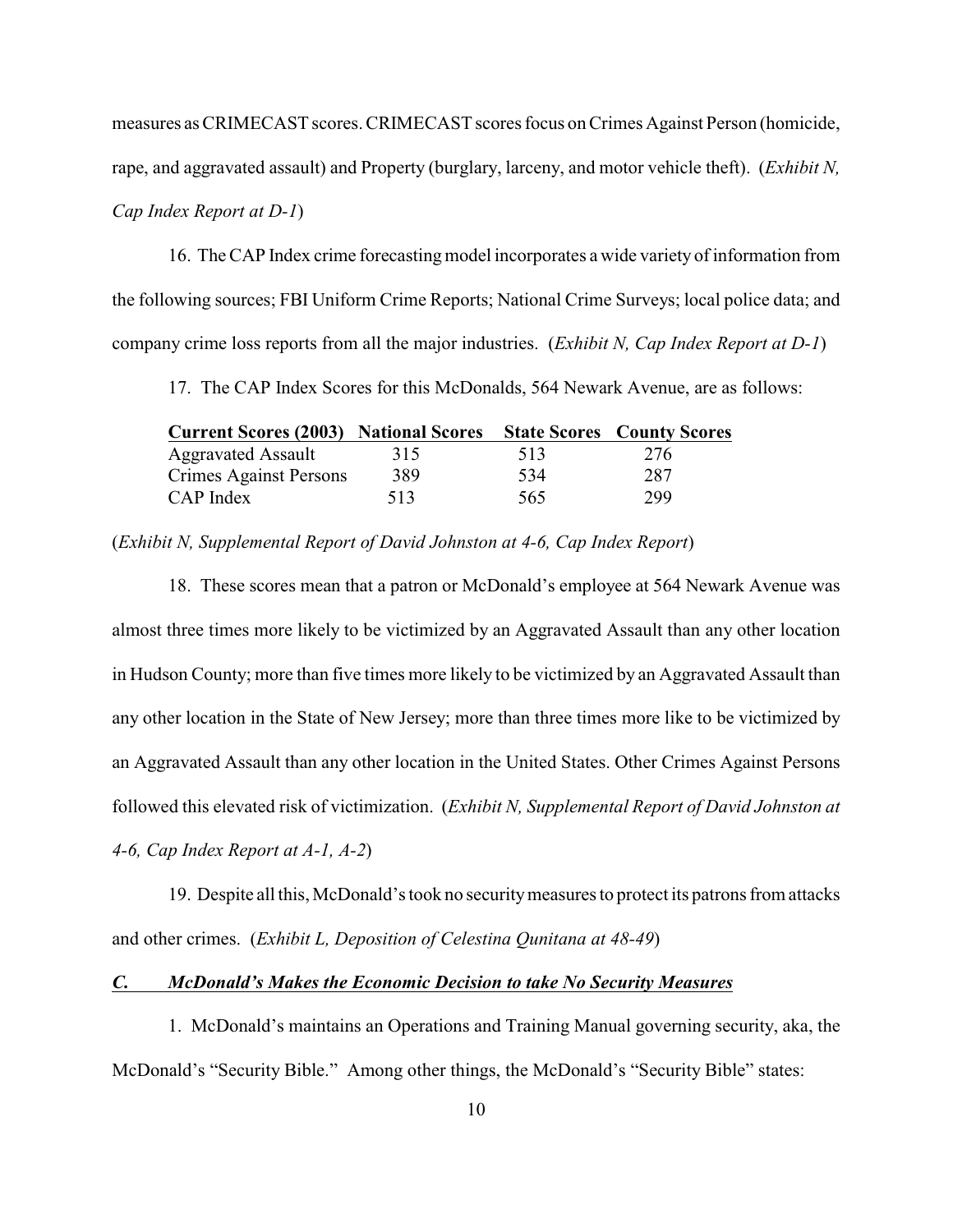*Customers and employees should feel secure in the your restaurant. There should be no concern about robberies, burglars, vandals, or loiterers. Customers' only experience should be one of feeling secure and cared for.*

Good security helps you conduct business smoothly. It assures customers and employees of a consistently pleasant environment. And it ensures that you will not suffer unnecessary losses from criminal activity.

(*Exhibit K, McDonald's Security Bible at* 17-1)

Managers and crew should be alert to people loitering inside the restaurant...call the police if loiterers don't leave in a reasonable period of time

(*Exhibit K, McDonald's Security Bible at* 17-3)

All Security guard needs should be coordinated with the regional security manager.

*(Exhibit K, McDonald's Security Bible at 17-24)*

Each restaurant manager should evaluate restaurant and install equipment and hardware as needed.

*For assistance, contact your security manager or the director of security*.

(*Exhibit K, McDonald's Security Bible 17-32*)

2. Despite becoming a *de facto* extension of the violence-prone Dickenson High School, and despite the history of violence and criminal activity in the area, and despite the school employing extensive security to police these kids, and despite McDonald's own internal security manual mandates it, as a cost savings measure McDonald's decided to take no security measures whatsoever. (*Exhibit L, Deposition of Celestina Qunitana at 48-49*)

3. No one who worked at the McDonalds in question had any particularized security training or qualifications. In fact, the same is true with respect to the eight other McDonald's restaurants run under the umbrella of Dorno Corporation. (*Exhibit L, Deposition of Celestina Qunitana at 42*)

4. The president of the McDonald's corporations that ran this store, Celestina Quintana,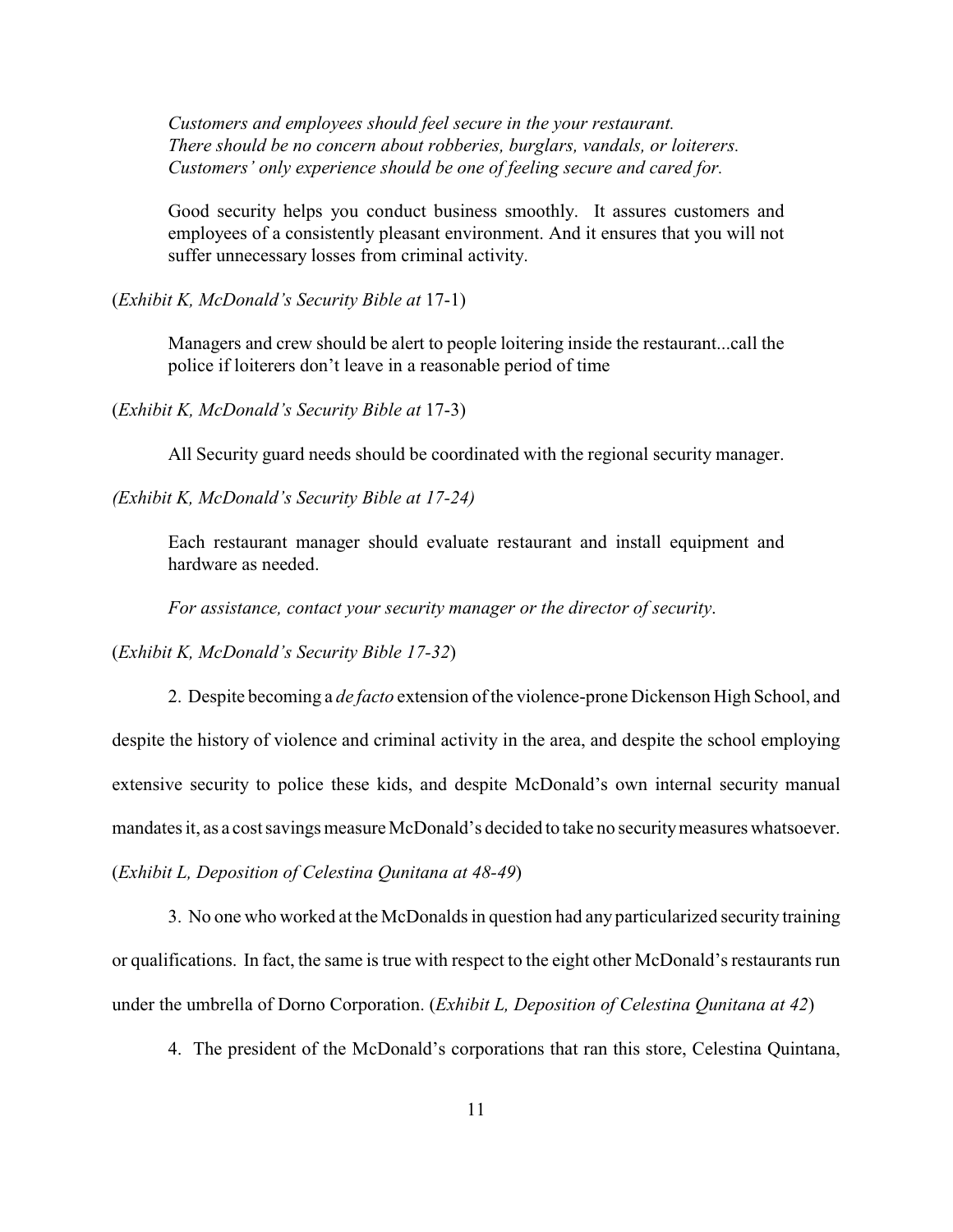testified:

- Q. Who is in charge of security for the restaurants run under the umbrella of Dorno Corporation?
- A. Who is? The police department in the neighborhood.

## (*Exhibit L, Deposition of Celestina Qunitana at 42*)

5. And although the McDonald's Security Manual is clear that all restaurants are supposed

to, "Contact your [regional] security manager to determine if an armed or unarmed guard is needed

in your situation." (*Exhibit K, McDonald's Security Bible at 17-26*) Ms. Quintana was clear she did

not do this nor anything else to protect the McDonald's customers from the serious problem of crime

in the area and the Dickenson High School situation:

Q. Has Dorno Corporation or Jesnel Corporation ever done a security analysis of its restaurants?

A. There is no need. We have not had any-- other than what we train our people to, with the, what they are trained, how we train them. But there is no need to do a security analysis.

Q. Because you say there is no need your answer to the question is no? A. No.

(*Exhibit L, Deposition of Celestina Qunitana at 48-49*)

6. When asked why the McDonald's has done nothing to address the serious problem of

violent high school gangs gathering at the McDonald's, its owner gave an apathetic, pass the buck

explanation, which alarmingly misunderstands its duties under Supreme Court law:

- Q. What have you guys done to try to address that problem?
- A. Other than, than having dialogue with the principal and the principal sends down his police officer. Because they have police officers and security guards. But it's not a McDonald's issue, it's a high school issue.

(*Exhibit L, Deposition of Celestina Qunitana at 102*) (emphasis added)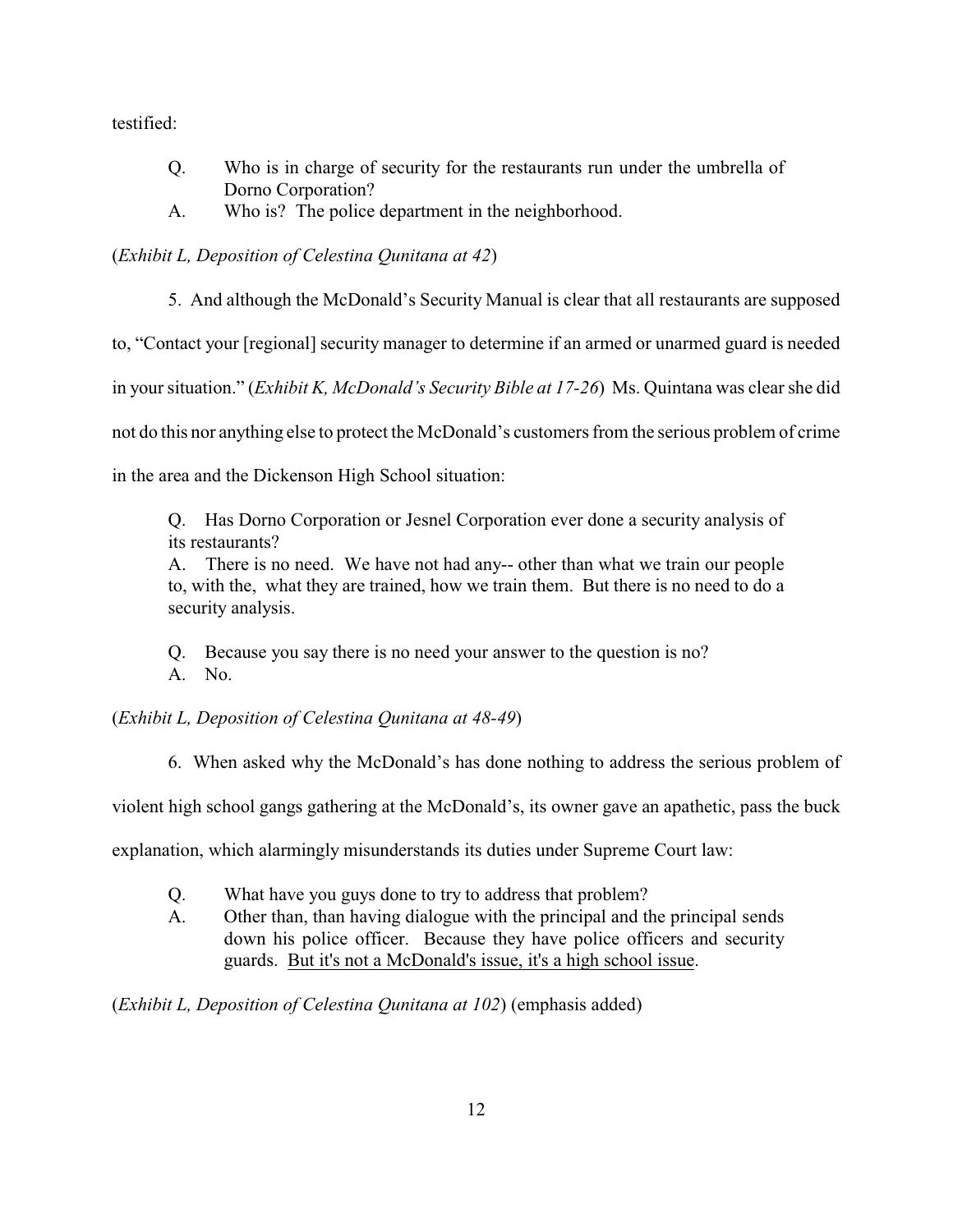#### **LEGAL DISCUSSION**

## **I. THERE SHOULD BE NO ALLOCATION OF FAULT BETWEEN McDONALD'S AND THE THIRD PARTY CRIMINAL ASSAILANT GILMETE BECAUSE McDONALD'S DUTY ENCOMPASSED THE OBLIGATION TO PREVENT THE FORESEEABLE CRIMINAL ATTACK OF THE LATTER**

### **A. Business Owners Such as Mcdonalds Have a Duty to Protect their Customers from the Foreseeable Criminal Acts of Third Parties**

It is well settled in New Jersey that business owners and landlords have a duty to protect patrons and tenants from foreseeable criminal acts of third parties. *Clohesy v. Food Circus Supermarkets, Inc.*, 149 N.J. 496, 500, 516-17 (1997) (supermarket liable in negligent security for customer's murder after her abduction from parking lot); *Butler v. Acme Mkts., Inc.*, 89 N.J. 270, 274 (1982) (supermarket liable to customer who was mugged in parking lot); *Trentacost v. Brussel*, 82 N.J. 214, 231-32 (1980) (imposing liability on landlord for failure to "take reasonable security measures for tenant protection on the premises"); *Braitman v. Overlook Terrace Corp.*, 68 N.J. 368, 371-72, 382-83 (1975) (holding landlord could be liable for burglary of tenant's apartment because landlord had breached duty of care by failing to provide functioning deadbolt lock).

When a landlord knows or should know of a pattern of criminal activity on his premises that poses a foreseeable risk of harm to his tenants and their guests and does not take reasonable steps to meet the danger, he cannot escape liability merely because the criminal act was committed by a third party who was not within his control. *See Trentacost*, 82 N.J. at 222; *see also Taneian v. Meghrigian*, 15 N.J. 267 (1954) at 281 (describing landlord's duty of reasonable care to protect tenants and their social guests against dangers in common areas); *Scully v. Fitzgerald*, 179 N.J. 114 (2004) (holding that landlord owes duty "to take reasonable steps to curtail the dangerous activities" on premises "of which he should be aware and that pose a hazard to the life and property of other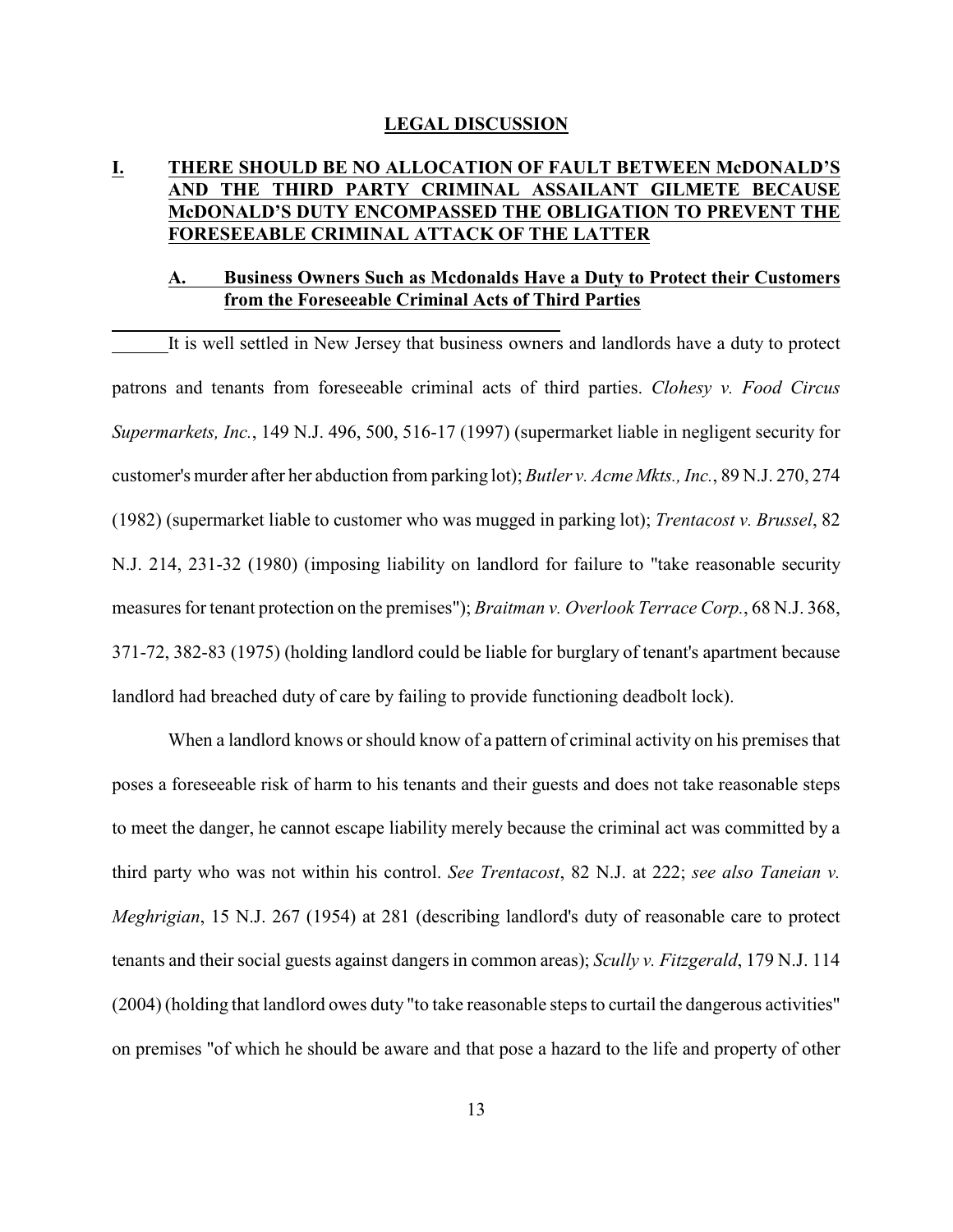tenants"); *Williams v. Gorman*, 214 N.J.Super. 517, 523 (App.Div.1986) (asserting that landlord has duty to protect tenant from other tenant's foreseeable criminal acts), *cert. denied*, 107 N.J. 111 (1987).

As the Court held in *Clohesy,* foreseeability does not require the existence of prior similar criminal incidents, but depends instead on an evaluation ofthe totality of the circumstances. *Clohesy supra,* 149 *N.J.* at 506-08. In this regard, the Supreme Court in both *Butler v. Acme* and *Clohesy v. Food Circus* adopted the *Restatement (Second) of Torts* Section 344, Comment (f) as a standard for determining in cases of injury by third persons "which criminal incidents may give rise to liability." *Butler,* 89 *N.J.* at 280; *Clohesy,* 149 *N.J.* at 506-07. The *Restatement* articulates the duty owed by

a proprietor of premises to those who enter the premises as follows:

A possessor of land who holds it open to the public for entry for his business purposes is subject to liability to members of the public while they are upon the land for such a purpose, for physical harm caused by the accidental, negligent, or intentionally harmful acts of third persons or animals, and by the failure of the possessor to exercise reasonable care to (a) discover that such acts are being done or are likely to be done, or (b) give a warning adequate to enable the visitors to avoid the harm, or otherwise to protect them against it.

*Restatement (Second) of Torts,* § 344 at 223-234 (1965). The official comment states:

f. Duty to police premises. Since the possessor is not an insurer of the visitor's safety, he is ordinarily under no duty to exercise any care until he knows or has reason to know that the acts of the third person are occurring, or are about to occur. He may, however, know or have reason to know, from past experience, that there is a likelihood of conduct on the part of third persons in general which is likely to endanger the safety of the visitor even though he has no reason to expect it on the part of any particular individual. If the place or character of his business, or his past experience, is such that he should reasonably anticipate careless or criminal conduct on the part of the third persons, either generally or at some particular time, he may be under a duty to take precautions against it, and to provide a reasonably sufficient number of servants to afford a reasonable protection.

*Restatement (Second) of Torts,* § 344 at 225-226, Comment (f) (1965). *See also, e.g., J.S. v.*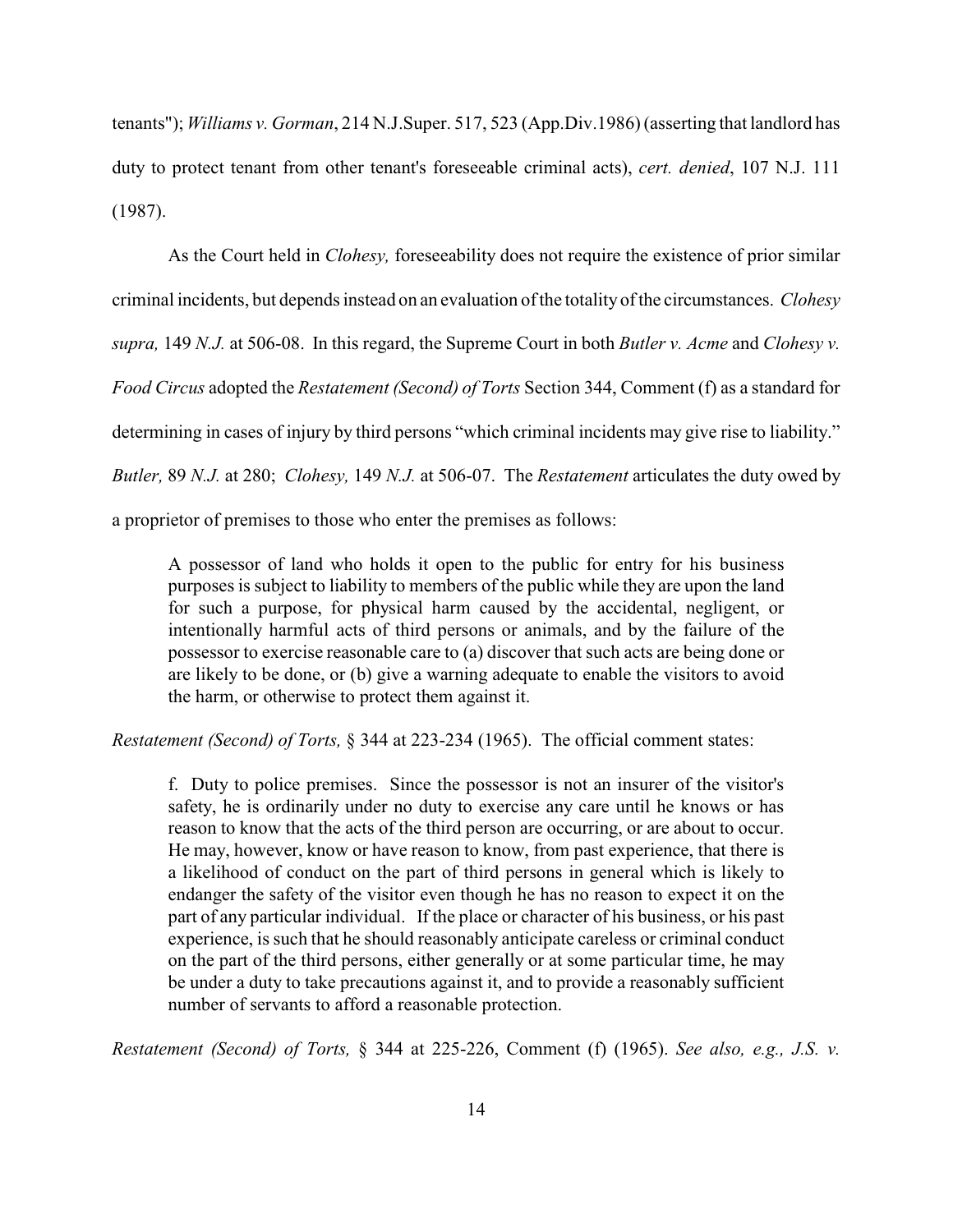*R.T.H*.155 N.J. 330 (1998) at 338; *James v. Arms Technology, Inc.,* 359 *N.J.Super.* 291, 324 (App.Div.2003); *Morris v. Krauszer's Food Stores,* 300 *N.J.Super.* 529, 535 (App.Div.1997); *Gaita v. Laurel Grove Cemetery Co.,* 323 *N.J.Super.* 89, 94-96 (Law Div.1998). The Supreme Court has embraced a liberal negligent security standard as a matter of public interest. *Butler,* 89 *N.J.* at 280 (imposing duty because store is in the best position to provide either warnings or adequate protection for its patrons and because the public interest lies in providing a reasonably safe place for a patron to shop).

For example, in *Butler*, 89 N.J. 270 (1982), the plaintiff customer was assaulted in the parking lot after having just finished shopping at the defendant supermarket. The plaintiff contended Acme was negligent in failing to provide a safe place in which to shop and park. *Id*. at 274. The area had a history of criminal activity, including 7 muggings over the course of a year. Additionally, although Acme had hired off-duty police officers to supply security for the Acme market on certain evenings, only one security officer was on duty inside the store at the time of the attack. Moreover, no signs or warnings were posted advising the patrons of the possibility of criminal attack. *Id*. at 274-75.

The Supreme Court held that Acme owed a duty of reasonable care to safeguard its business invitees from criminal acts of third persons. *Id*. at 280. It was reasonable for the jury to determine that absent warnings, hiring one guard who primarily remained inside the store was an insufficient response in light of the known, repeated history of attacks on the premises. *Id*. The Court further held that Acme as the business invitor is in the best position to provide either warnings or adequate protection for its patrons when the risk of injury is prevalent under certain conditions, and the public interest lies in providing a reasonably safe place for a patron to shop. *Id*. at 284.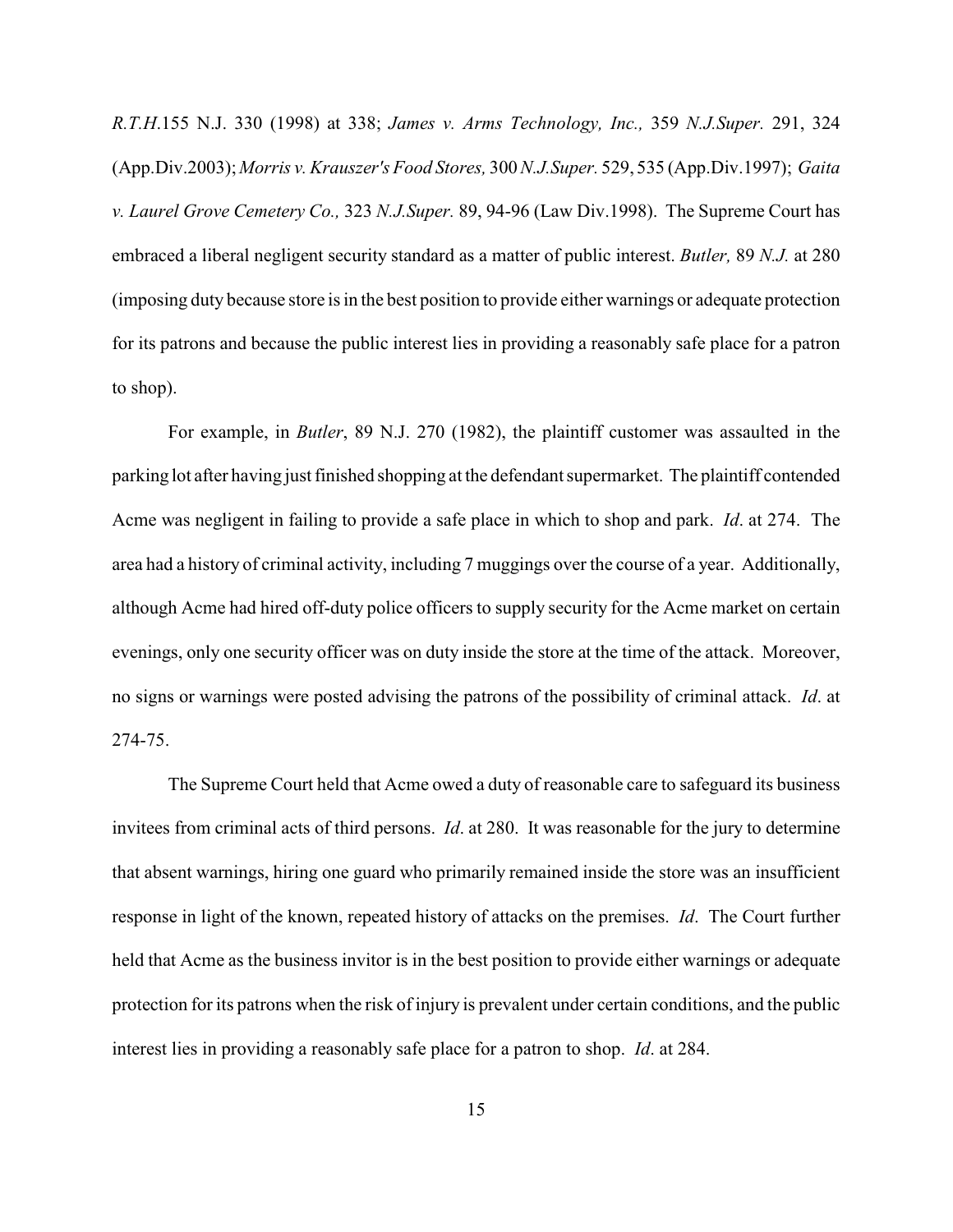In addition to its pre-existing common law duty as articulated in *Butler*, *Clohesy* and their progeny, McDonald's corporate imposed upon, and the local restaurant assumed, an additional duty to take reasonable security measures to protect its Big Mac-eating patrons. The so-called McDonald's "Security Bible" recognizes the importance of its duty to provide security. (*Exhibit K, McDonald's Security Bible at* 17-1) *("Customers ... should feel secure in the your restaurant."*) The manual requires each restaurant to contact the regional security manager in assessing its security needs. *(Exhibit K, McDonald's Security Bible at 17-24, 17-32*). *See e.g., Zepf v. Hilton Hotel & Casino*, 346 N.J.Super. 6, 11-12 (App. Div. 2001) (noting the relevance of defendant's security manual in identifying its duty to provide security)

In this case however, McDonald's did nothing to meet its duty under *Butler*, *Clohesy* and its own security manual. No one who worked at the McDonalds in question had any particularized security training or qualifications. In fact, the same is true with respect to the eight other McDonald's restaurants run under the umbrella of Dorno Corporation. The president of the McDonald's corporations that ran this store, Celestina Quintana, readily admitted:

- Q. Who is in charge of security for the restaurants run under the umbrella of Dorno Corporation?
- A. Who is? The police department in the neighborhood.

(*Exhibit L, Deposition of Celestina Qunitana at 42*) Ms. Quintana was clear her companies did nothing to protect, or at the very least warn, its customers of the serious problem of crime in the area and the Dickenson High School situation:

- Q. Has Dorno Corporation or Jesnel Corporation ever done a security analysis of its restaurants?
- A. There is no need. We have not had any-- other than what we train our people to, with the, what they are trained, how we train them. But there is no need to do a security analysis.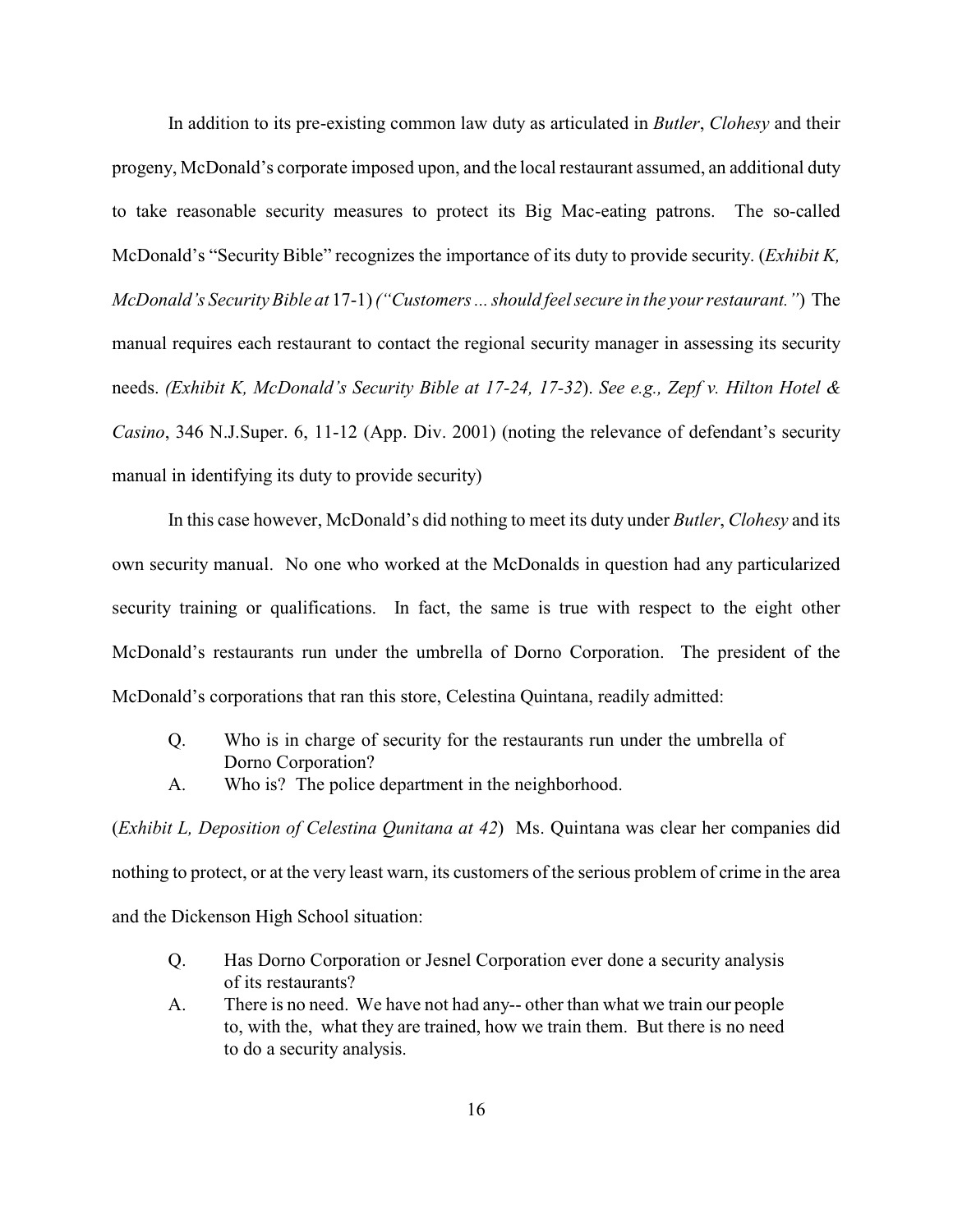Q. Because you say there is no need your answer to the question is no?

A. No.

(*Exhibit L, Deposition of Celestina Qunitana at 48-49*) When asked why the McDonald's has done nothing to address the serious problem of violent high school gangs gathering at the McDonald's, its owner gave an apathetic, pass the buck explanation, which seriously misunderstand its duties under Supreme Court law:

- Q. What have you guys done to try to address that problem?
- A. Other than, than having dialogue with the principal and the principal sends down his police officer. Because they have police officers and security guards. But it's not a McDonald's issue, it's a high school issue.

(*Exhibit L, Deposition of Celestina Qunitana at 102*) (emphasis added)

In *Butler*, there were only 7 muggings in the area of the Acme Store over the course of the year. Here however the JerseyCity Police Department was summoned to this McDonald's location over 360 times over the course of approximately a three year period before the attack on plaintiff. (*Exhibit E, Report of Daniel O'Connor at exhibit #3, police calls log*) (*Exhibit I, Deposition of McDonald's employee Martinez at 9-11*) (*Exhibit J, Report of David Johnston, CCP at 10*) Here the disruptive presence of the notoriously violent Dickenson High School youths was a daily occurrence. The McDonald's is located in one of the most dangerous areas in the entire country. (*Exhibit N, Supplemental Report of David Johnston at 4-6, Cap Index Report at A-1, A-2*) In *Butler* the defendant had a number of security guard on staff to provide security. In fact, they even had one on duty at the time of the incident; the Supreme Court said that was not enough. *Butler*, 89 N.J. at 280- 81. In this case McDonald's the criminal activity was more prevalent and the store is located in a more dangerous area, yet McDonald's had no security whatsoever.

Furthermore, the attack on the victim in *Butler* did not occur from a customer of the Acme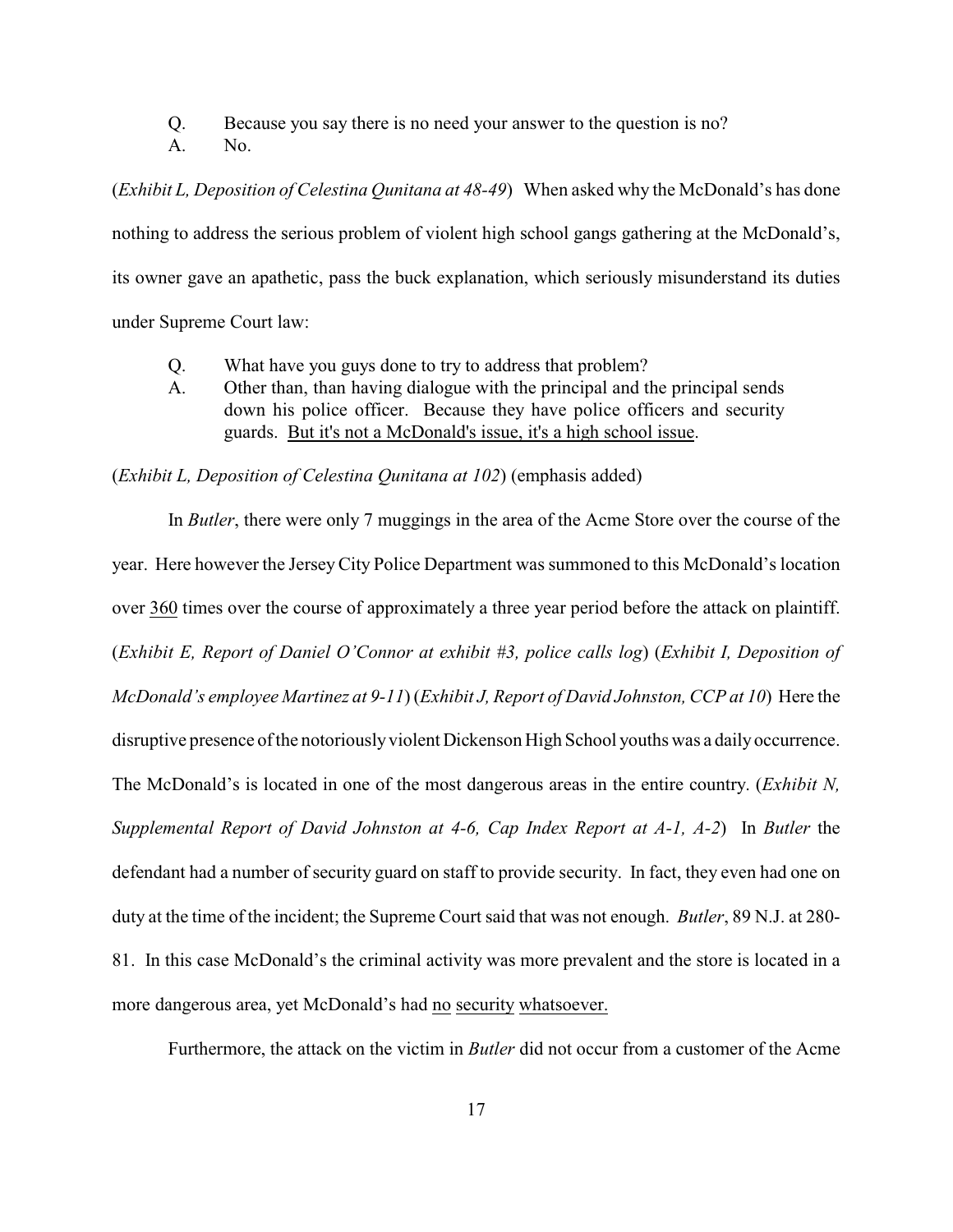store, but rather a person outside the premises while the victim was in the parking lot. In the instant matter the attack came from one of the Dickinson High school youths which defendants themselves admit: "[L]eave from school [and] fill up the house..." (*Exhibit H, Deposition of McDonald's employee Almenares at 29, 30, 33, 34*) (*Exhibit I, Deposition of McDonald's employee Martinez at 21, 41-43*) (*See also Exhibit E, Report of Daniel O'Connor at 5-* "These pupils are constantly involved in fights, marijuana smoking, drug deals, larcenies and vandalism during the lunch period which can run from 11:00AM to 2:00PM.")

### **B. Given the History of Crime in the Area and the Notoriously Violent Dickenson Highs School Youths, the Attack in Question Was Not Only Foreseeable, It Was Virtually Inevitable**

In the negligent security context, foreseeability is considered under a "totality of the circumstances" approach. *Clohesy,* 149 N.J. at 514-517. In *Clohesy* the Supreme Court found as a matter of law that the assault in the parking lot was foreseeable. Although there had never before been such an assault there, the Court considered other factors in concluding, " $\left[1 \right]$ t was foreseeable that over the course of time an individual would enter the parking lot and assault a Foodtown customer.<sup>I Id.</sup> at 514.

In so concluding the Court considered that generally speaking, in the last two years the crime rate in the area had been increasing. That in 1994, 757,000 crimes occurred in parking lots in the United States, and, generally speaking, parking lots can be dangerous. *Id.* at 514-516. The Court noted that the absence of a prior similar incident is no impediment to a judicial finding of foreseeability; "foreseeability can stem from prior criminal acts that are lesser in degree than the one committed against a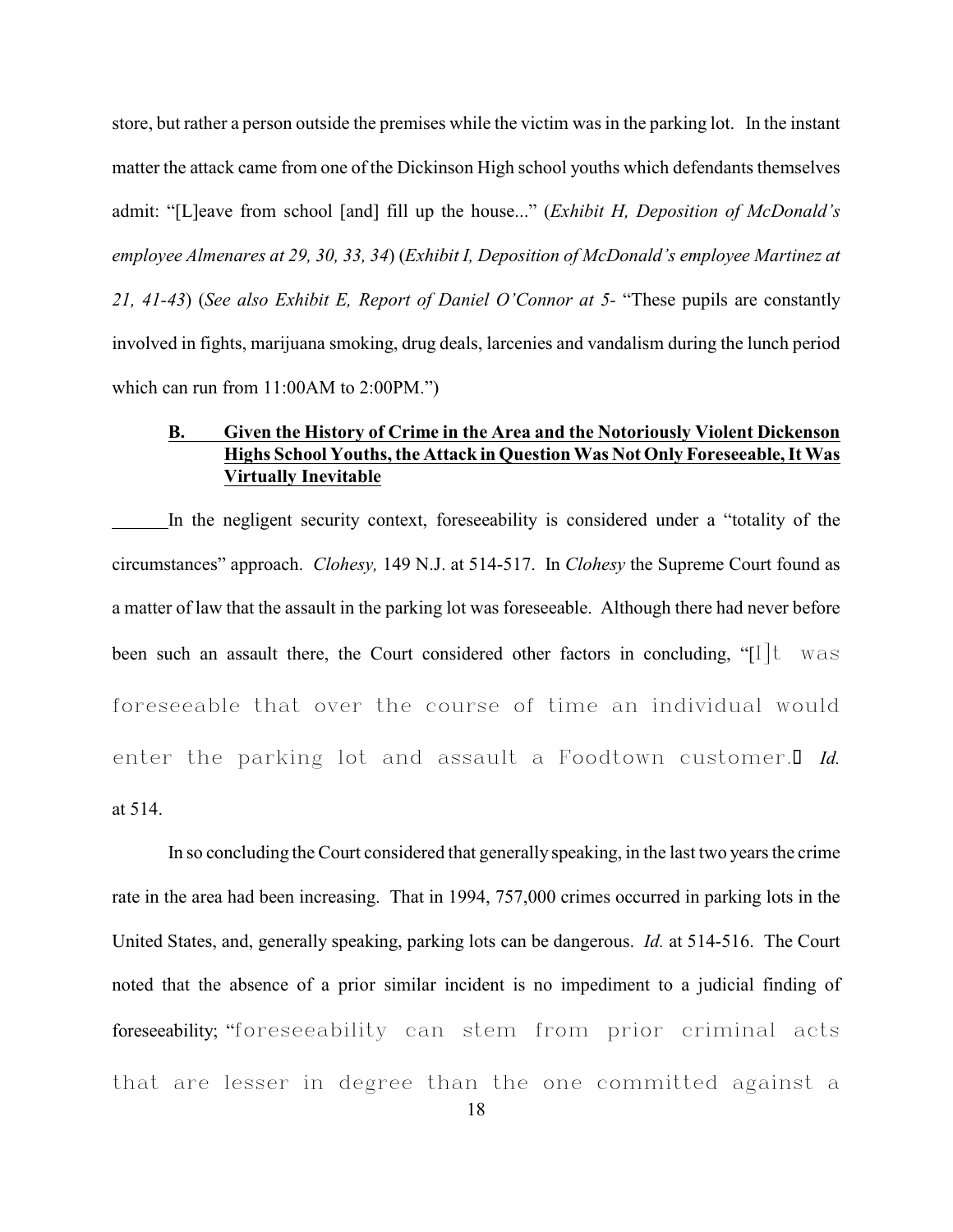plaintiff. It can also arise from prior criminal acts that did not occur on the defendant's property, but instead occurred in close proximity to the defendant's premises." *Id.* at 516-517.

The facts and circumstances of the instant case are much worse than those presented in *Clohesy* and as the Supreme Court did in *Clohesy* at 516-17, this Court should find here that this attack was foreseeable as a matter of law. First, the assault upon the plaintiff Louis Miranda was by one of the notoriously violent Dickinson High School youths that would gather at the McDonald's each day. Dickinson High School "has an infamous reputation in Hudson County as being the worst and most violence-prone school in the city." (*Exhibit G, Encyclopedia Article on Dickenson High School)*. (*Exhibit E, Report of Dan O'Connor*). As indicated in the O'Connor Report:

[A]bout eight hundred students are allowed to leave Dickinson High School each day at lunch time and they then converge on McDonald's and other fast food restaurants in the vicinity of the high school. These pupils are constantly involved in fights, marijuana smoking, drug deals, larcenies and vandalism during the lunch period which can run from 11:00AM to 2:00PM.

*(Exhibit E, Report of Dan O'Connor at 5)* Mr. O'Connor also elaborated at his deposition based on his previous experience as a New Jersey State Trooper and his investigation surrounding this incident that he knew it was a high crime area, and that Dickinson High School has been besieged by gangs, crime and drugs. (*Exhibit F, Deposition of Daniel O'Connor at* (*Exhibit F, Deposition of Daniel O'Connor at 20, 25-28, 35-42, 50-52*).

Furthermore, the former principal of Dickinson High School, Mr. Robert Donato explains that "students regularly patronized nearby fast food restaurants such as McDonald's [approximately one city block from Dickenson High School] in large numbers, because the High School's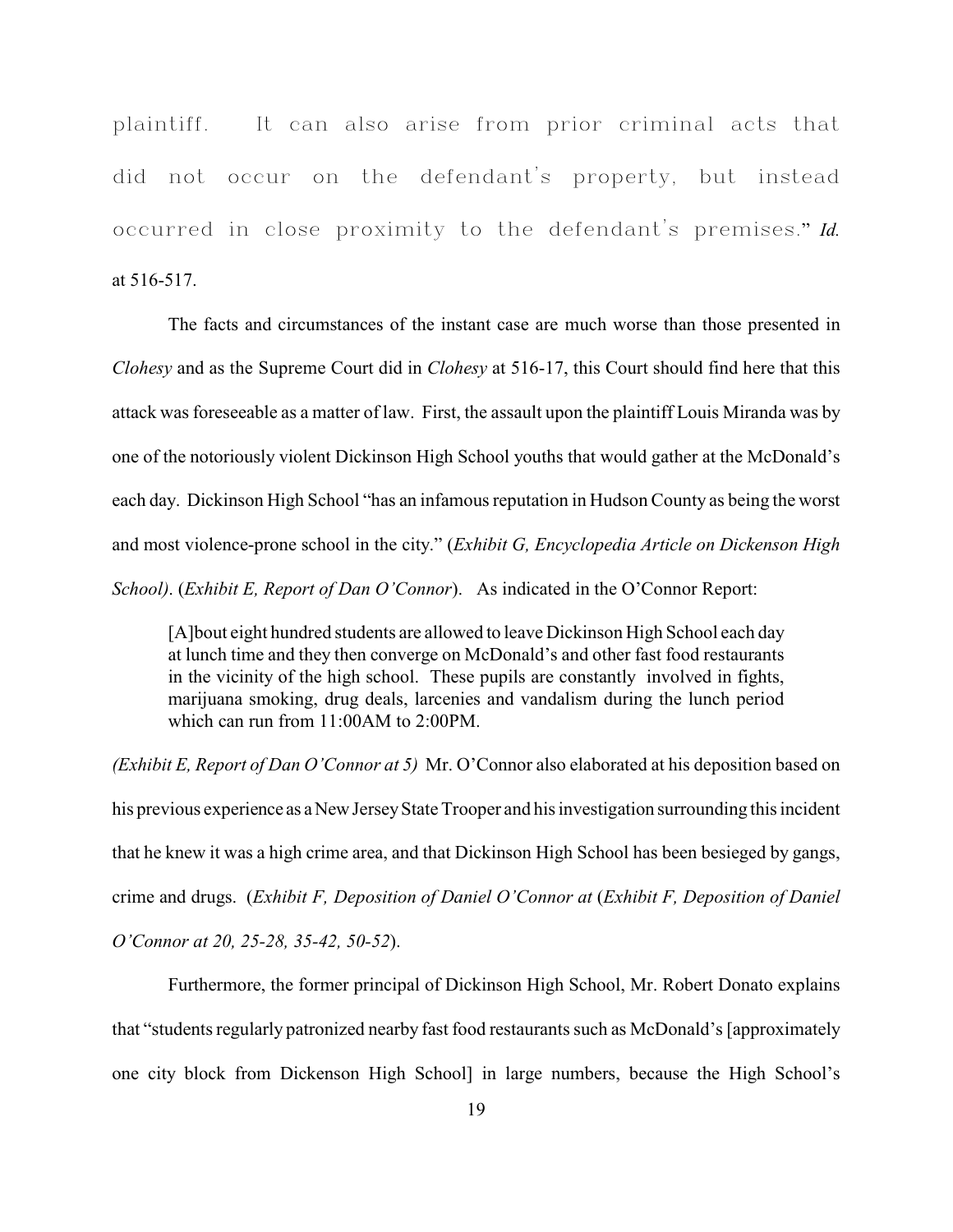lunchroom seating capacity in 2003 was only 700 students" and "six off-duty Jersey City Police Officers had been hired by the Jersey City Board of Education to patrol the streets adjacent to the High School on school days for the purpose of suppressing and preventing gang violence and assaults." *(Exhibit J, Report of David Johnston, CCP at 9*). Even the McDonald's manager admitted that there are problems with the Dickinson High School students, and that she had witnessed fights between them in the past out in the street and sidewalk in front of the McDonald's store. They have had to summon the school police in the past. (*Exhibit L, Deposition of Celestina Quintana at 101- 102*).

Furthermore, the history of crime in the area of the McDonald's store further shows this incident was bound to happen in the absence of McDonald's hiring a security guard, at least to police the kids during the lunch period. As shown in the Attorney General's Uniform Crime Report, the area where the McDonald's store is located in Jersey City is a dangerous place. The City of Jersey City had the highest 2003 rate of Aggravated Assaults of any municipality on New Jersey, 1,440 reported incidents. There were more Aggravated Assaults report in Jersey City than Camden and Newark, though Camden and Newark reported more overall crimes in 2003. Moreover, in 2003, Jersey City reported the occurrence of more violent crimes than any other municipality in New Jersey, with 2,930 incidents reported. (*Exhibit N, Supplemental Report of David Johnston at 3, NJ Uniform Crime Report*).

According to the CAP report, a patron or McDonald's employee at 564 Newark Avenue was almost three times more likely to be victimized by an Aggravated Assault than any other location in Hudson County; more than five times more likely to be victimized by an Aggravated Assault than any other location in the State of New Jersey; and more than three times more like to be victimized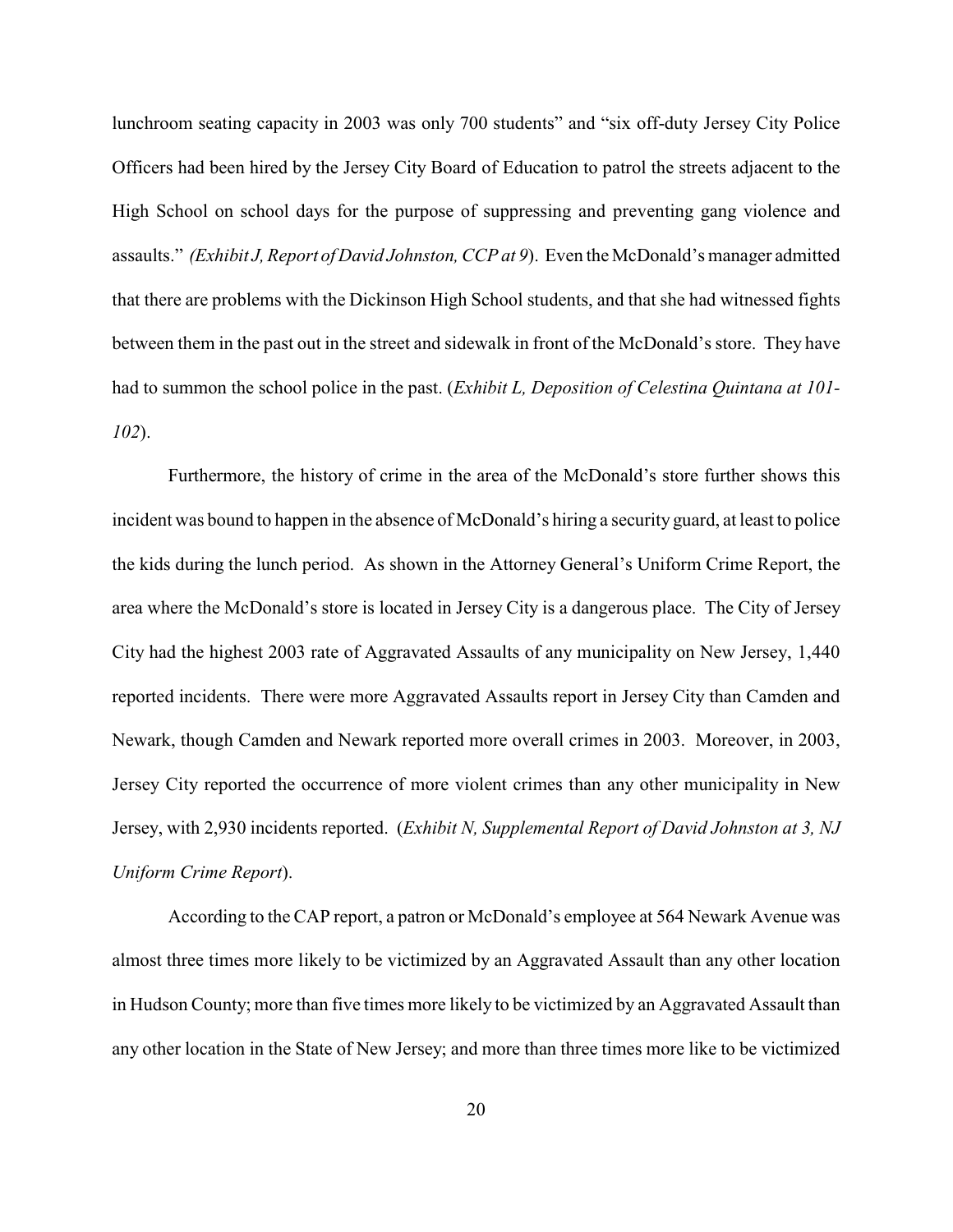by an Aggravated Assault than any other location in the United States. (*Exhibit N, Supplemental Report of David Johnston at 4-6, Cap Index Report*)

Moreover, the violence and criminal activity was so bad at this particular McDonald's, that over an approximate three year period before the incident in question, the Jersey City Police Department was summoned to this McDonald's location about 360 times. (*Exhibit E, Report of Daniel O'Connor at exhibit #3, police calls log*) (*Exhibit I, Deposition of McDonald's employee Martinez at 9-11*) (*Exhibit J, Report of David Johnston, CCP at 10*).

In addition to this attack being generally foreseeable, the particular facts and circumstances of this incident show it was specifically foreseeable, and preventable by McDonald's. At the time in question the restaurant was filled with the Dickenson High School students (*Exhibit A, Deposition of Louis Miranda at 38, 198-199*) (*Exhibit C, Deposition of Filomena Miranda at 30-31, 33-34, 43- 49*) (*Exhibit D, Deposition of Anthony Walters at 25-29, 44*) These youths were dressed in intimidating clothing with numerous facial piercings, black makeup, baggy clothes and a general "gothic" look. (*Exhibit D, Deposition of Anthony Walters at 27-28*) These youths were being so disruptive and threatening that many customers got up and walked out of the restaurant. They were shouting profanities and throwing food. (*Exhibit C, Deposition of Filomena Miranda at 39, 62-63*) (*Exhibit D, Deposition of Anthony Walters at 36, 45*)

At one point a witness approached the store manager and asked if she would do something about these youths and their behavior inside the McDonald's. She responded by stating that "they're good kids;" she did nothing to supervise or stop their behavior or call the police. (*Exhibit C, Deposition of Filomena Miranda at 62-63*) (*Exhibit D, Deposition of Anthony Walters at 41-42*) At another point an unskilled cleaning lady who worked at the McDonald's said something to the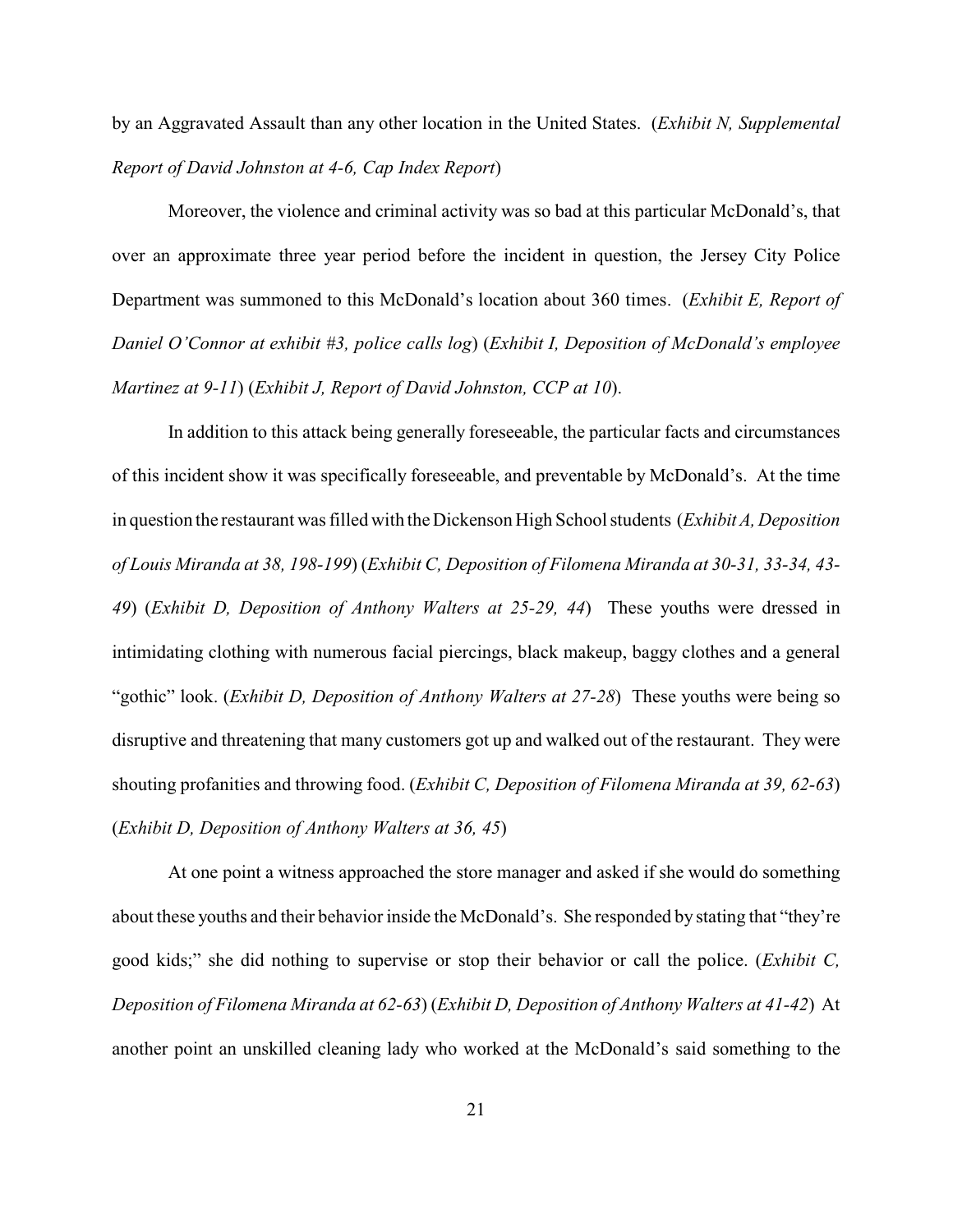youths, presumably attempting to get them to stop their behavior; they just laughed at her and continued. (*Exhibit C, Deposition of Filomena Miranda at 98-99*) Nothingwas done to address these kids; the manager did nothing herself and she did not call the police.

Therefore, given all these factors, it was clearly fore seeable that in the absence of McDonalds hiring a security guard or taking any other adequate security measures, a McDonald's customer would, sooner or later, be the victim of a violent crime as occurred here. Furthermore, given the particular circumstances of this incident, McDonald's knew these kids were being disruptive and threatening, yet nothing was done about it.

## **C. Since It Had a Duty to Protect Louis Miranda from this Foreseeable Criminal Attack, McDonald's Should Not Be Permitted to Lessen its Liability via an Allocation of Percentage Fault to the Judgment Proof Criminal**

New Jersey law recognizes that in the typical negligent security case, the criminal assailant will be judgment proof and/or non-existent in the litigation. Therefore, if the defendant business owner were permitted to "point the finger" at trial at the criminal assailant and have the jury apportion a percentage of fault for the plaintiffs injury, that this would likely permit the business owner that failed to meet its duty under *Butler* and *Clohsey* from escaping significant liability, thus undermining the policies behind those decisions. That is, as between a business who failed to provide adequate security, and an intentional tortfeasor criminal, a jury would likely find the criminal who actually committed the assault more responsible for the injury. This problem was articulated by the Appellate Division dissent in *Blazovic v. Andrich*, 124 N.J. 90, 96 (1991) which recognized that if allocation of fault is permitted:

[T]hen the results in cases like *Butler v. Acme Markets, Inc.,* 89 *N.J.* 270 (1982) could readily be undone. A negligent property owner need only join the known or unknown "John Doe" assailants as third-party defendants. Clearly the assailants' paramount, and probably exclusive, responsibility for the victim's beating will be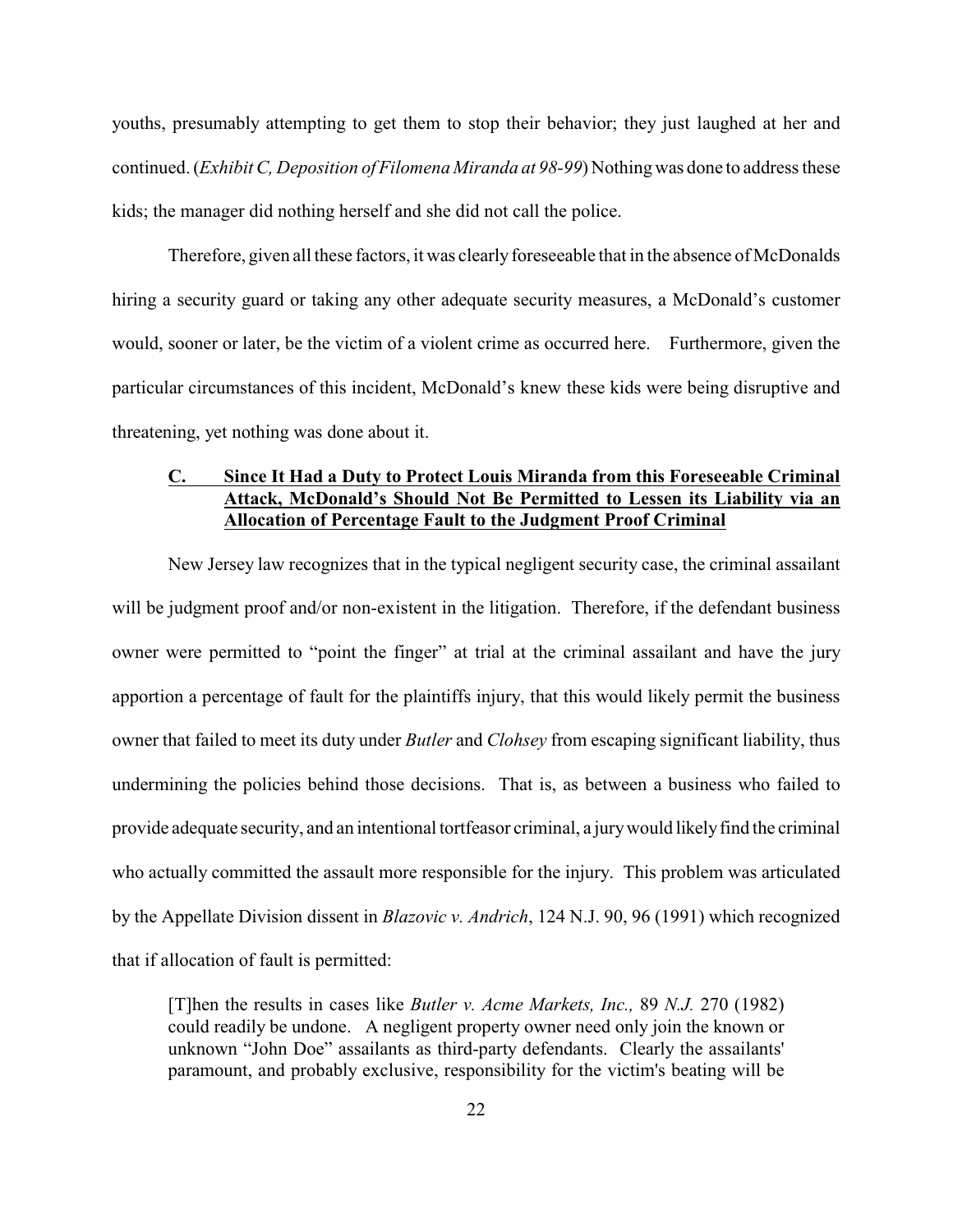reflected in the jury's percentage allocation of fault. Thus... the injured party would be left to his dubious remedy against unknown assailants.

Thus in *Blazovic* the dissent in the Appellate Division urged a bright line rule whereby percentage fault should never be permitted to be allocated among negligent defendants and intentional tort defendants. *Blazovic*, 124 N.J. at 96-97.

The *Blazovic* Court noted that most jurisdiction have adopted the bright line rule that juries should not be permitted to allocate percentage fault between negligent and intentional tort defendants. *Blazovic*, 124 N.J. at 100-101. The Supreme Court also was cognizant of the concern of the dissent in the Appellate Division of the inequities that could result:

The dissenting opinion below implies that to permit apportionment between Plantation and the intentional tortfeasors in effect would dilute Plantation's duty to prevent violent confrontations in its parking lot. That reasoning finds support in a line of cases decided by this Court in which we have precluded defendants from relying on a plaintiff's negligence to offset the defendant's duty, under circumstances in which the defendant's duty encompassed the obligation to prevent the plaintiff's allegedly-inappropriate conduct. *Cf. Cowan v. Doering,* 111 *N.J.* 451, 458-67 (1988) (hospital could not assert contributory negligence as defense when its duty included exercise of reasonable care to prevent plaintiff from engaging in selfdamaging conduct); *Suter, supra,* 81 *N.J.* at 165-68 (comparative negligence not available as defense in products-liability case when factory worker sustains injury while using unsafe machine for its intended purpose); *Soronen v. Olde Milford Inn, Inc.,* 46 *N.J.* 582, 589-92 (1966) (contributory negligence not available as defense to tavern keeper who negligently sells alcoholic beverages to visibly-intoxicated customer, proximately contributing to resulting injury). In each of those cases we recognized that the inappropriate imposition of a comparative-negligence defense could "lead to the dilution or diminution of a duty of care." *Cowan v. Doering, supra,* 111 *N.J.* at 467.

*Blazovic*, 124 N.J. at 110-111. Although the Supreme Court rejected the dissent's suggestion of a bright line rule precluding apportionment among intentional torfeasors, its realized the inequities that could result from allocation of fault to judgment proof intentional tortfeasors. It therefore adopted a case-by-case approach whereby, under the appropriate factual circumstances, apportionment should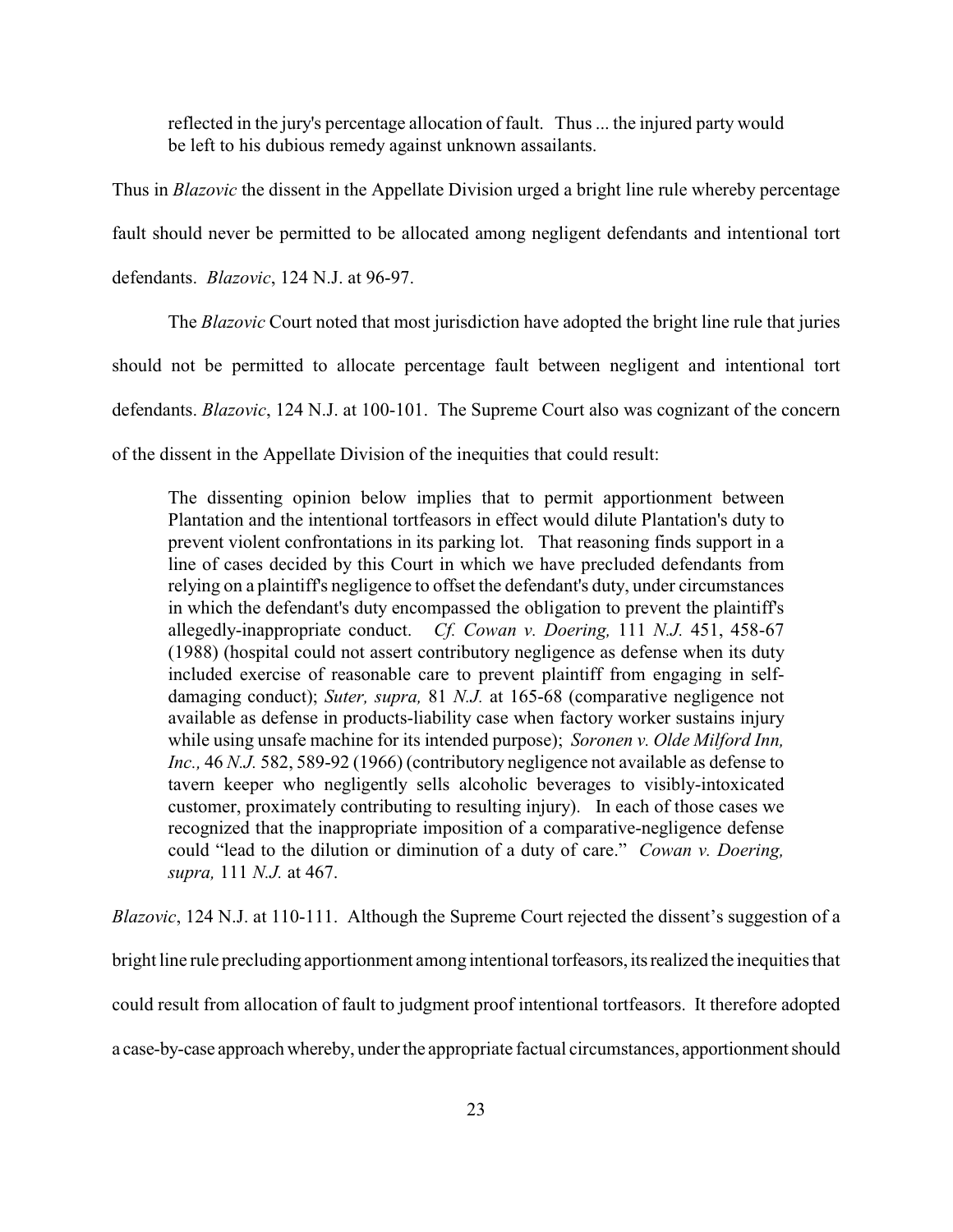be precluded and the injured plaintiff should be able to collect the entire judgment against the solvent

business owner:

We recognize that the reasoning underlying those decisions could appropriately be applied to preclude apportionment of fault between two tortfeasors when the duty of one encompassed the obligation to prevent the specific misconduct of the other. *Cf. Butler v. Acme Markets, supra,* 89 *N.J.* 270, 445 *A.*2d 1141 (proprietor with knowledge of repeated criminal attacks on patrons was negligent in failing to take action to prevent similar attack on plaintiff).

*Blazovic*, 124 N.J. at 111. Under the particular facts of *Blazovic* however, the Court declined to

preclude apportionment because:

[I]t would be highly speculative to conclude that the causal connection between Plantation's alleged negligence and the combined misconduct of plaintiff and the individual defendants was sufficient to invoke the rationale of *Cowan, Suter,* and *Soronen.* Our view is that the events that allegedly took place in the parking lot **neither were sufficiently foreseeable** nor bore an adequate causal relationship to Plantation's alleged fault to justify the imposition on Plantation of the entire responsibility for the resultant injury. In this case we adhere to the general principle that liability should be imposed in proportion to fault.

*Blazovic* at 112 (emphasis added). As we have already shown, the facts and circumstances of the instant matter however are the type the *Blazovic* Court likely had in mind when it ruled that an apportionment should be precluded, "[W]hen the duty of one [tortfeasor, here McDonalds] encompassed the obligation to prevent the specific misconduct of the other [tortfeasor, here Gilmente]." *Blazovic*, at 111.

As we have laid out in detail above, McDonald's clearly had the duty under *Butler, Clohesy* and their progeny, in addition to an independent dutyunder the McDonald's Security Manual, to take reasonable security measures. And given the history of crime in the area, including as proven through empirical data and government crime statistics, as well as the problem of the notoriously violent Dickenson High School youths gathering at this McDonald's everyday, the attack in question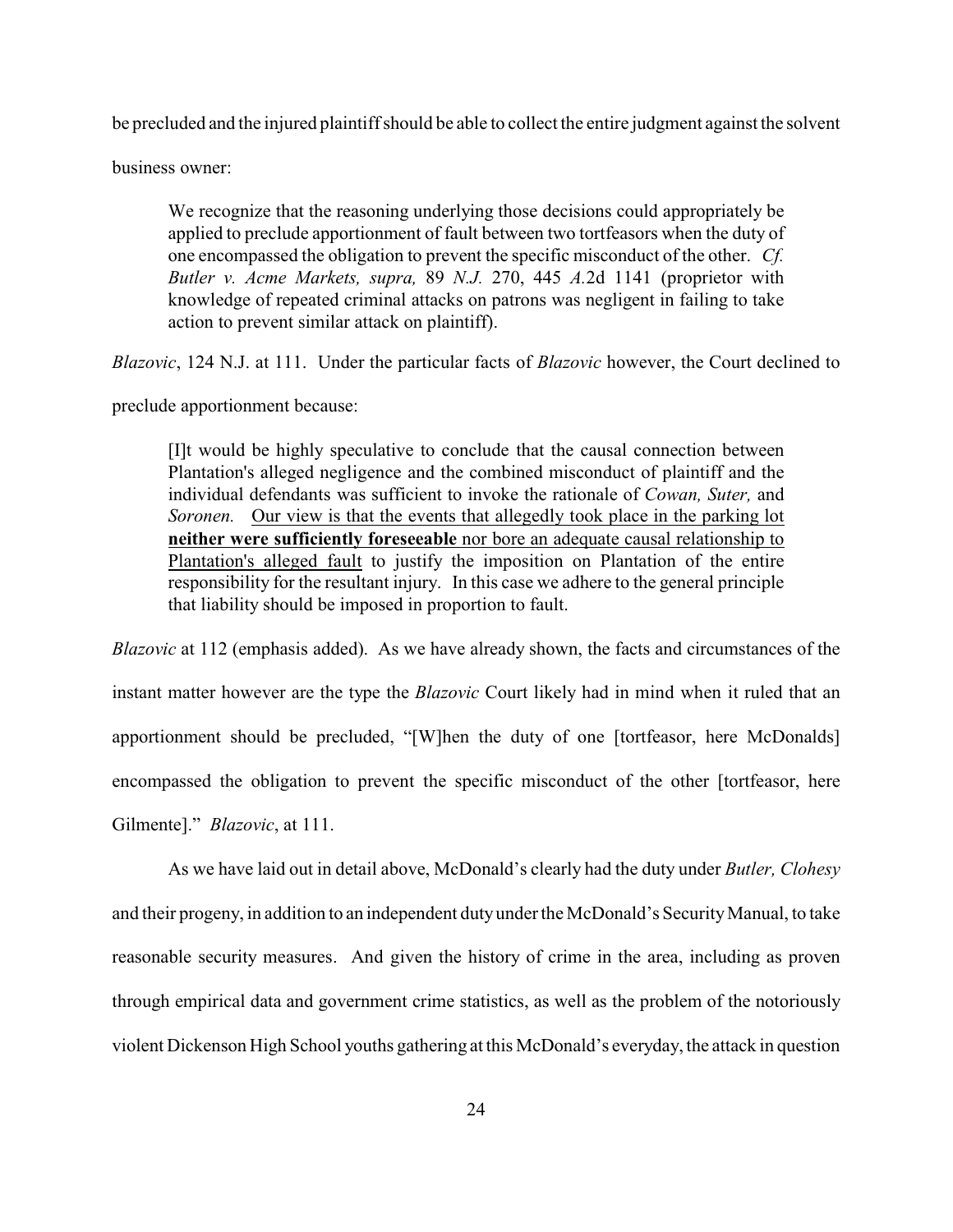was clearly foreseeable (if not inevitable).

*Martin v. Prime Hospitality Corp.*, 345 N.J.Super. 278 (App. Div. 2001) provides a good example of the application of the *Blazovic* doctrine, albeit in the converse. In *Martin* the female plaintiff alleged she was sexually assaulted by the defendant Harris. The two had been drinking together with their respective group of friends at a bar located at a Ramada Inn. At the end of the night, without incident, Martin voluntarily went to Harris' hotel room at the Ramada. It was alleged that Harris subsequently raped Martin and he plead guilty to related criminal charges. *Martin*, 345 N.J.Super. at 280-284.

Martin sued the Ramada Inn and Harris. Harris defaulted and Ramada obtained a default judgment against him on its cross-claim. Thereafter, Martin's trial then proceeded against the Ramada (aka, "Prime"). The trial judge submitted the case to the jury solely on the issue of whether Prime was negligent in failing to provide adequate security for the safety of Martin. Despite Prime's vigorous argument and requested jury charge, the judge refused to allow the jury to compare fault among Prime, Martin and Harris. *Martin*, 345 N.J.Super. at 283-284.

As did the Supreme Court in *Blazovic*, the Appellate Division agreed, "[T]hat apportionment of fault is not appropriate in all circumstances." *Martin*, 345 N.J.Super. at 284. Citing the *Restatement* the Court noted:

The modification of joint and several liability and the application of comparative responsibility to intentional tortfeasors create a difficult problem. When a person is injured by an intentional tort and another person negligently failed to protect against the risk of an intentional tort, the great culpability of the intentional tortfeasor may lead a factfinder to assign the bulk of responsibility for the harm to the intentional tortfeasor, who often will be insolvent. This would leave the person who negligently failed to protect the plaintiff with little or no compensation for the harm. Yet when the risk of an intentional tort is the specific risk that required the negligent tortfeasor to protect the injured person, that result significantly diminishes the purpose for requiring a person to take precautions against this risk.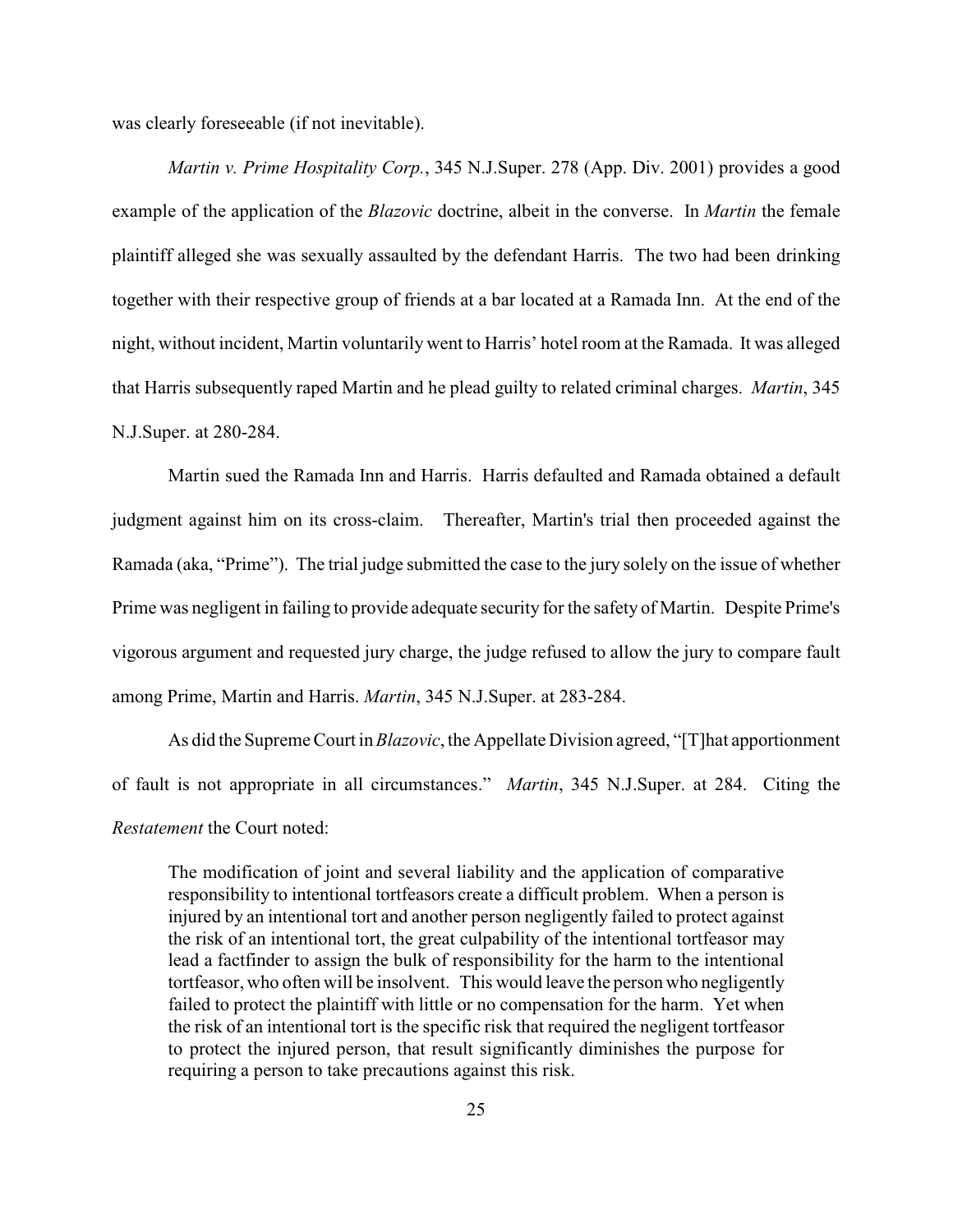Id. at 284. The Court went on to recount the *Blazovic* rule that:

[T]he defendant responsible for security [is] precluded from relying on apportionment only when that defendant's duty of care encompasses the obligation to prevent the specific misconduct that caused plaintiff's injury.

*Id.* at 21. The Court in *Martin* concluded under the facts of that case that fault should have been apportioned. When comparing the facts and reasoning of the Court in *Martin* with the facts of the instant case, it is clear there should be no apportionment to the criminal assailant.

In *Martin* the Court's apportionment reasoning was based on the fact that the record was devoid of any indication of a history of prior criminal conduct in the relevant area, "Unlike *Butler* where there was a history of prior criminal attacks, Prime had no warning that Harris constituted a danger to its patrons." *Martin*, 345 N.J.Super. at 291. As demonstrated above, in this case the McDonald's is in a high crime area, the police are called there frequently, and the Dickenson High School ranks are notoriously crime-ridden and violent.

In *Martin* the Court also rested its ruling in the fact that plaintiff had voluntarily gone to Harris' room without incident and the "evidence supported the argument that Harris and Martin were engaged in consensual sex..." and thus there was no indication to the hotel that anything untoward was about to occur *Id.* at 291. As we have shown in this case however, the youths had been disruptive for quite some time, as they were notorious for each day during the lunch period. At one point, a witness approached the store manager and asked if she would do something about them and their behavior inside the McDonald's. She responded by stating that "they're good kids;" she did nothing to supervise or stop their behavior or call the police. (*Exhibit C, Deposition of Filomena Miranda at 62-63*) (*Exhibit D, Deposition of Anthony Walters at 41-42*) Had an off-duty police officer, or adequately trained and uniformed security officer been assigned to the McDonald's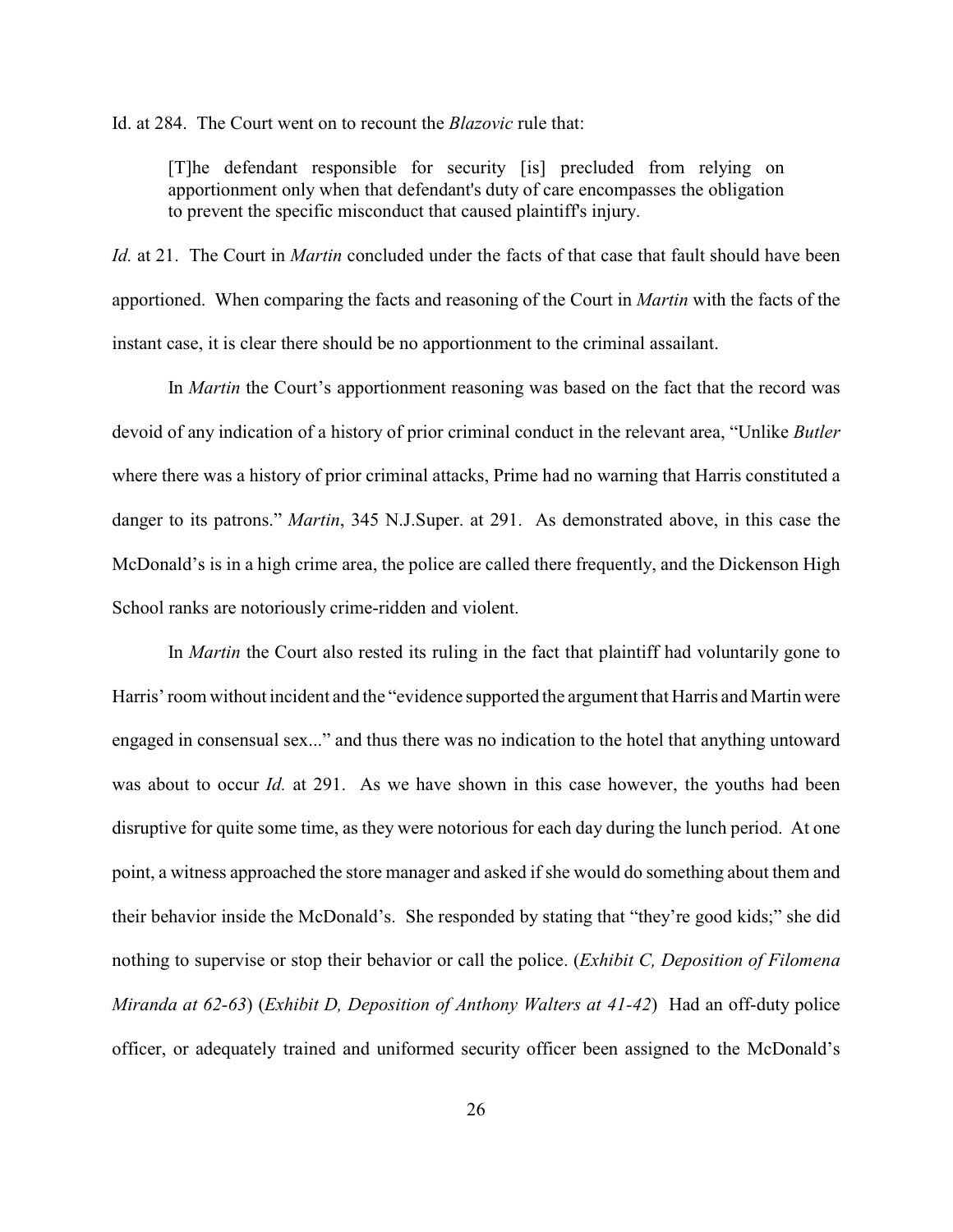premises, the assault by Samuel Gilmete upon plaintiff Louis Miranda would likely have been prevented. Had the manager simply reprimanded the youths or called the police, this whole incident would have been averted.

Thus in *Martin* the Court concluded the sexual assault, which took place in Harris' private room, with no history of crime in the area and no indication whatsoever that anything untoward was about to happen, "[W]as neither sufficiently foreseeable nor sufficiently related to Prime's alleged fault to justify imposing responsibility on Prime for all of Martin's injuries. ... Accordingly, under *Blazovic,* in our opinion, Harris's fault should have been compared and apportioned." *Martin*, 345 N.J.Super. at 292. The Court restated the *Blazovic* rule as follows:

In conclusion, to determine when *Blazovic* excuses apportionment, the overall focus is on whether plaintiff's injury was so foreseeable to the supervising defendant that a failure to act or an inadequate response that causes the plaintiff to suffer the foreseeable injury warrants imposition of the entire fault upon that defendant. ... Just as in *Blazovic* that was not the case here.

*Martin*, at 292-293. As we have demonstrated herein through, *inter alia*, testimony, empirical data and official government reports, the converse is true and the Blazovic rule should be applied. This incident was clearly foreseeable. McDonald's did nothing to meet its obligations under the law, testifying it undertook no security analysis whatsoever, (*Exhibit L, Deposition of Celestina Qunitana at 48-49*), and taking the pass the buck attitude that, "it's not a McDonald's issue, it's a high school issue." (*Exhibit L, Deposition of Celestina Qunitana at 102*).

Under these circumstances, McDonald's apathy should not be rewarded and it should not be allowed to diminish its responsibility under *Butler* and *Clohesy*. *See Martin* at 284 ("[W]hen the risk of an intentional tort is the specific risk that required the negligent tortfeasor to protect the injured person, that result significantly diminishes the purpose for requiring a person to take precautions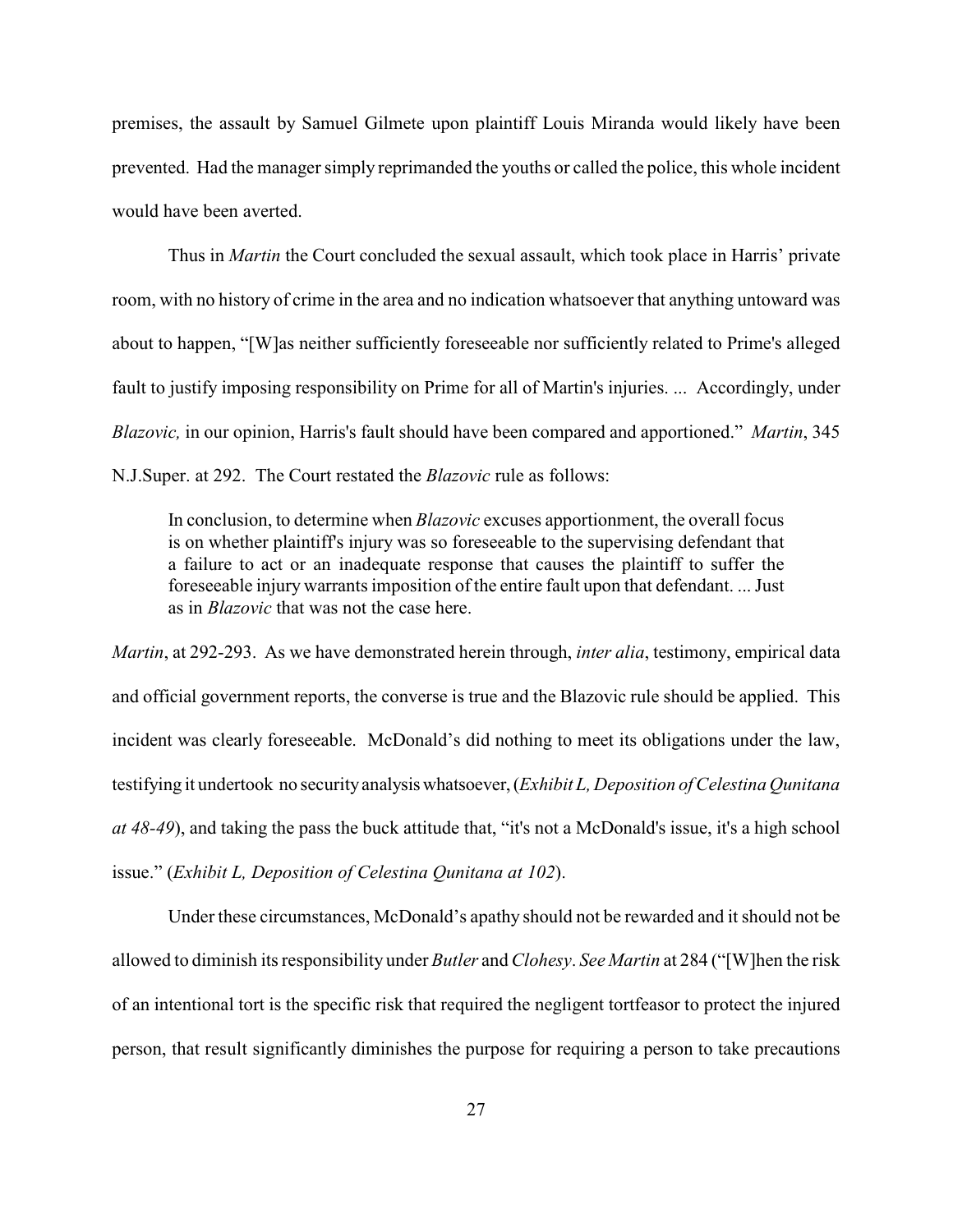against this risk.") Plaintiffs' motion for partial summary judgment to bar an allocation of percentage fault to the judgment proof third party defendant should be granted.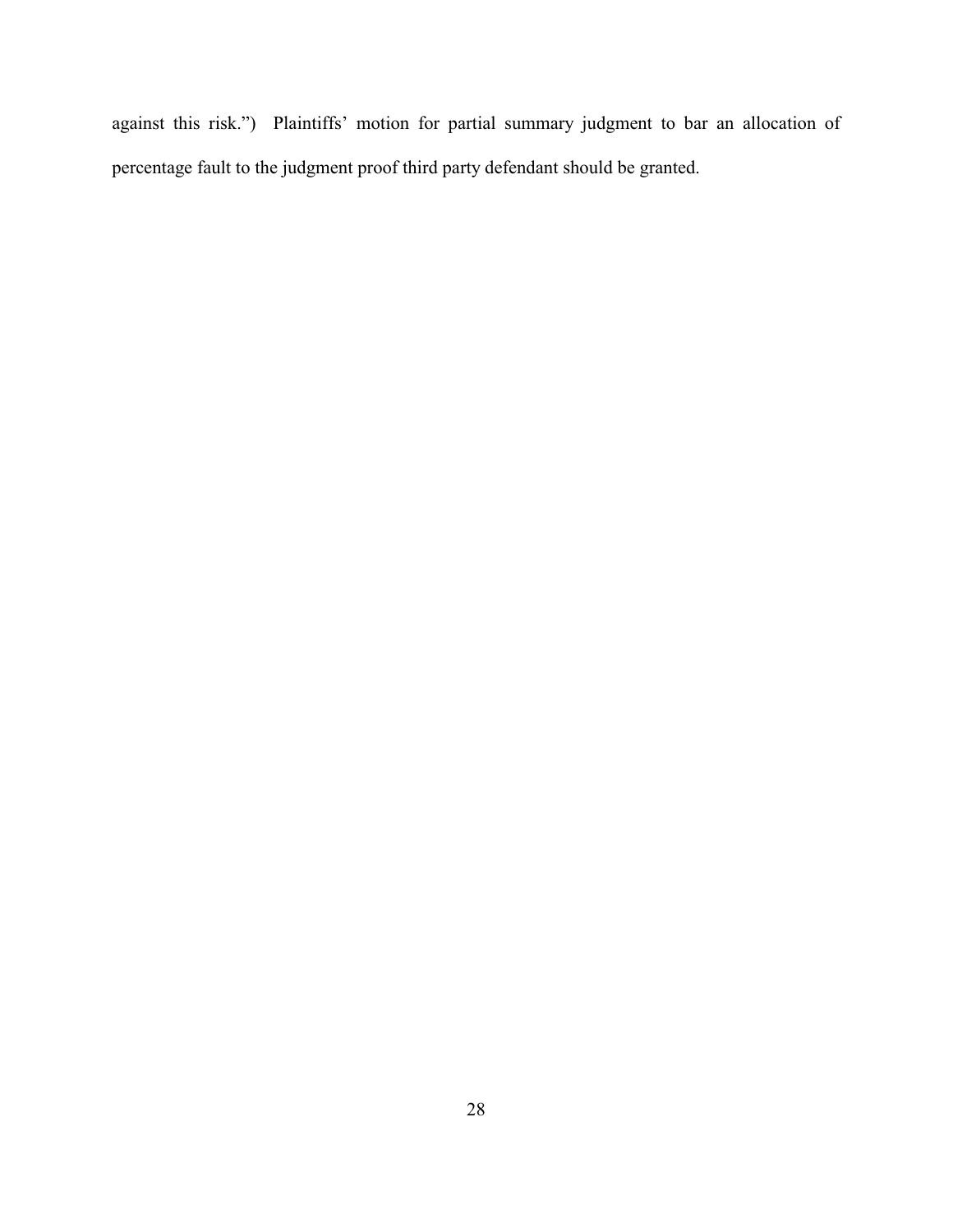## **II. THERE SHOULD FURTHER BE NO ALLOCATION BECAUSE PLAINITFF HAS NOT ASSERTED ANY CLAIMS AGAINST THE THIRD PARTY DEFENDANT CRIMINAL**

There should also be no allocation of fault between the negligent defendant McDonald's and the intentional tortfeasor criminal because plaintiff has not brought any claim against the Gilmetes. *N.J.S.A.* 2A:15-5.1 requires comparison of plaintiff's negligence with the negligence, now fault as the result of *Blazovic,* of the person or persons against whom recovery is sought. *N.J.S.A.* 2A:15-5.2 requires the trier of fact to return a special verdict on "[t]he percentage of negligence of each *party* " with "the total of all percentages of negligence of all the parties to the suit " being fixed at 100%. *Id.* As such, the plain language of sections 5.1 and 5.2 makes the negligence of the person or persons *against whom recovery is sought* and the negligence of each party or parties to the suit the prerequisites to apportioning fault*. See Bencivenga v. J.J.A.M.M., Inc., 258 N.J. Super 399 (App. Div. 1992)* (emphasis added).

Here, even though the intentional tortfeasors Samuel and Phil Gilmete are parties to the overall lawsuit, plaintiff filed suit only against the negligent defendant McDonald's. Although the defendant McDonald's filed a third party complaint against these intentional tortfeasors, plaintiff never filed a direct claim against them. Thus, plaintiffs are not seeking recovery against these third party defendants. Rather, they are seeking recovery against the negligence defendant McDonald's. Therefore, fault cannot be apportioned between the negligent defendant McDonald's and intentional tortfeasors according to *N.J.S.A.* 2A:15-5.1 since plaintiffs never filed a direct claim against them. It is noted that in both *Blazovic* and *Martin*, unlike here, the plaintiff did in fact bring direct claims against the intentional torfeasors.

This, however, does not leave the negligent defendant without a remedy to recover against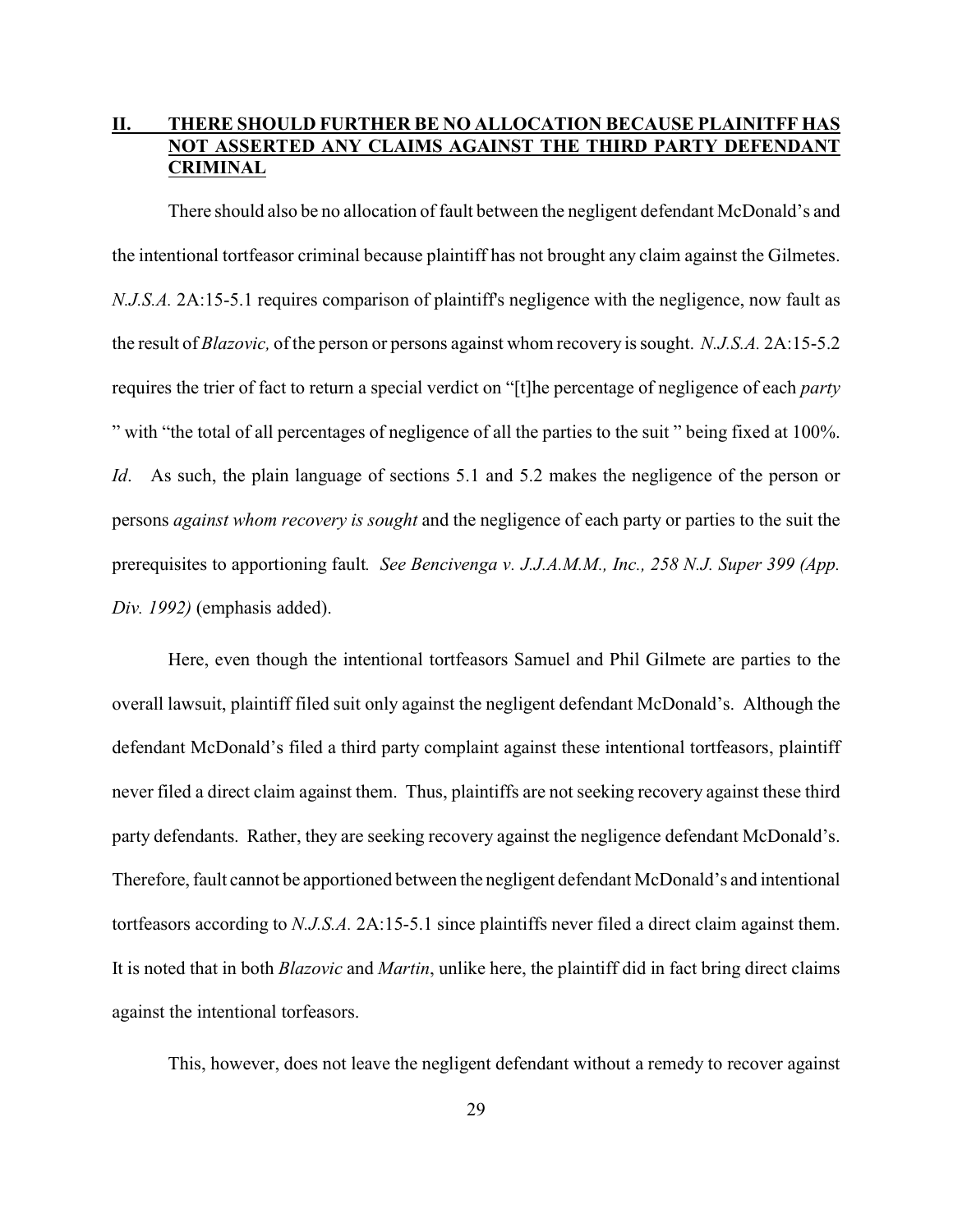an intentional tortfeasor. Rather than seeking allocation of fault of an intentional tortfeasor, a negligent tortfeasor compelled to pay more than his or her percentage share can seek contribution from other joint tortfeasors. *N.J.S.A.* 2A:15-5.3(e). The recovering partymay obtain the full amount of the molded verdict from any of the responsible parties, but that party could in turn seek contribution from the other joint tortfeasors to the extent its payment exceeded its percentage share. *Ibid.* In that respect, the Supreme Court recited *N.J.S.A.* 2A:15-5.3, which provides that "[a]ny party who is so compelled to pay more than such party's percentage share may seek contribution from the other joint tortfeasors." *See also Cartel Capital Corp. v. Fireco of New Jersey*, 81 N.J. 548, 569 (1980).

Accordingly, McDonald's can seek contribution for any judgment against it by the plaintiffs from the intentional tortfeasors Samuel and Phil Gilmete. This is especially appropriate where the negligent defendant has filed a third party complaint directly against the intentional tortfeasors while plaintiffs only claim is against the negligent defendant. Otherwise, plaintiffs would be barred from collecting any judgment directly against the intentional tortfeasors Samuel and Phil Gilmete since no suit has been brought against them by the plaintiffs.

### **CONCLUSION**

Accordingly, for all these reasons, it is respectfully requested the Court grant the within motion for partial summary judgment on the allocation issue.

> Respectfully submitted, Lynch ♦ Keefe ♦ Bartels

By: \_\_\_\_\_\_\_\_\_\_\_\_\_\_\_\_\_\_\_\_\_\_\_\_\_\_\_\_\_\_\_\_\_\_\_

**DATED**: May 11, 2006 GERALD H. CLARK

Negligent security- no allocation to criminal.wpd *Attorneys for Plaintiffs Louis and*